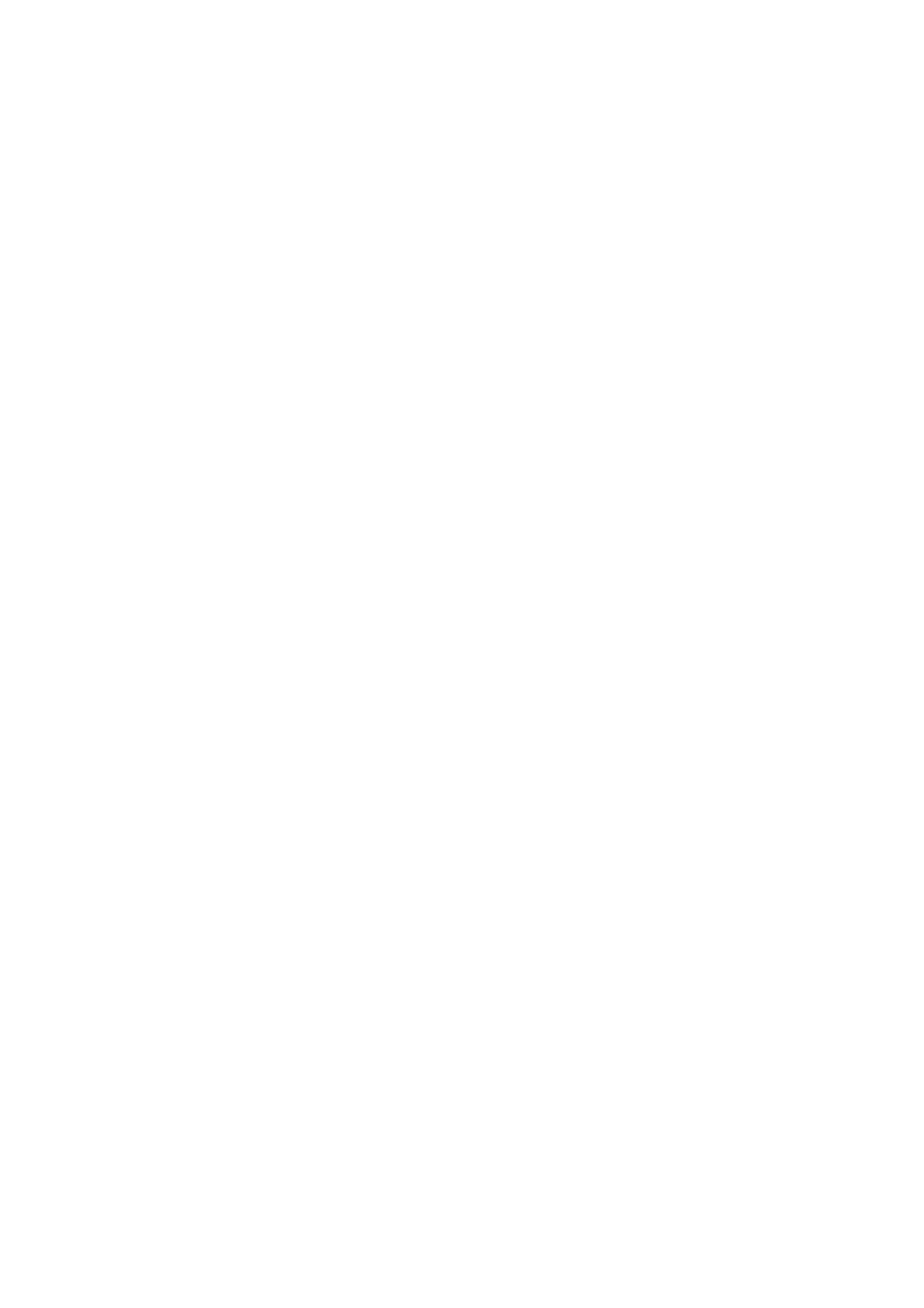# **1. Introduction**

 $\overline{a}$ 

While it is the individual worker that becomes ill and potentially stays home from work, this behaviour is strongly affected by firms' decisions on what can be broadly understood as the work environment. Numerous studies have analysed the importance of classical work environment dimensions such as noise, pollution, risks (Duncan and Holmlund, 1983; Ose, 2005) and downsizing and reorganisations (Ferrie, 2001; Quinlan et al., 2001; Kivimäki et al., 2003; Røed and Fevang, 2007) for worker absence behaviour.

 This paper addresses other aspects of the work environment which potentially may affect worker absence behaviour; team organisation and performance pay. While the importance of pay and teams for worker absences have been addressed successfully theoretically and empirically (for example, Barmby et al.,1994; Brown et al., 1999; Heywood and Jirjahn, 2004), we argue that few studies have addressed how the interplay between team organisation and performance pay affects worker sickness behaviour. We want to remedy this with our study. Furthermore, while there exist numerous studies on how performance pay and team organisation affect wages, the number of studies of how worker sickness absence behaviour is affected by these practices is quite limited, thus increasing the value-added of our study.

Firms introduce incentive pay for a number of reasons. The main reason is related to the solving the problem caused by the unverifiable nature of worker's provision of effort. If effort only was verifiable and observable, then it could always be contracted upon. However, in many cases employers face an even larger informational problem since neither effort nor what this effort produce is observed or verified.<sup>1</sup> The literature on performance pay often identifies positive effects on both firm performance (Lazear, 2000; Shearer, 2004; Bandiera et al., 2005) and worker pay (Parent, 1999; Barth et al., 2008b). For example, Lazear (2000) observes a 44 percent

<sup>1</sup> On the other hand, we cannot exclude the possibility that in some cases employer introduce performance pay, not for providing incentives, but as a "good" desired by workers.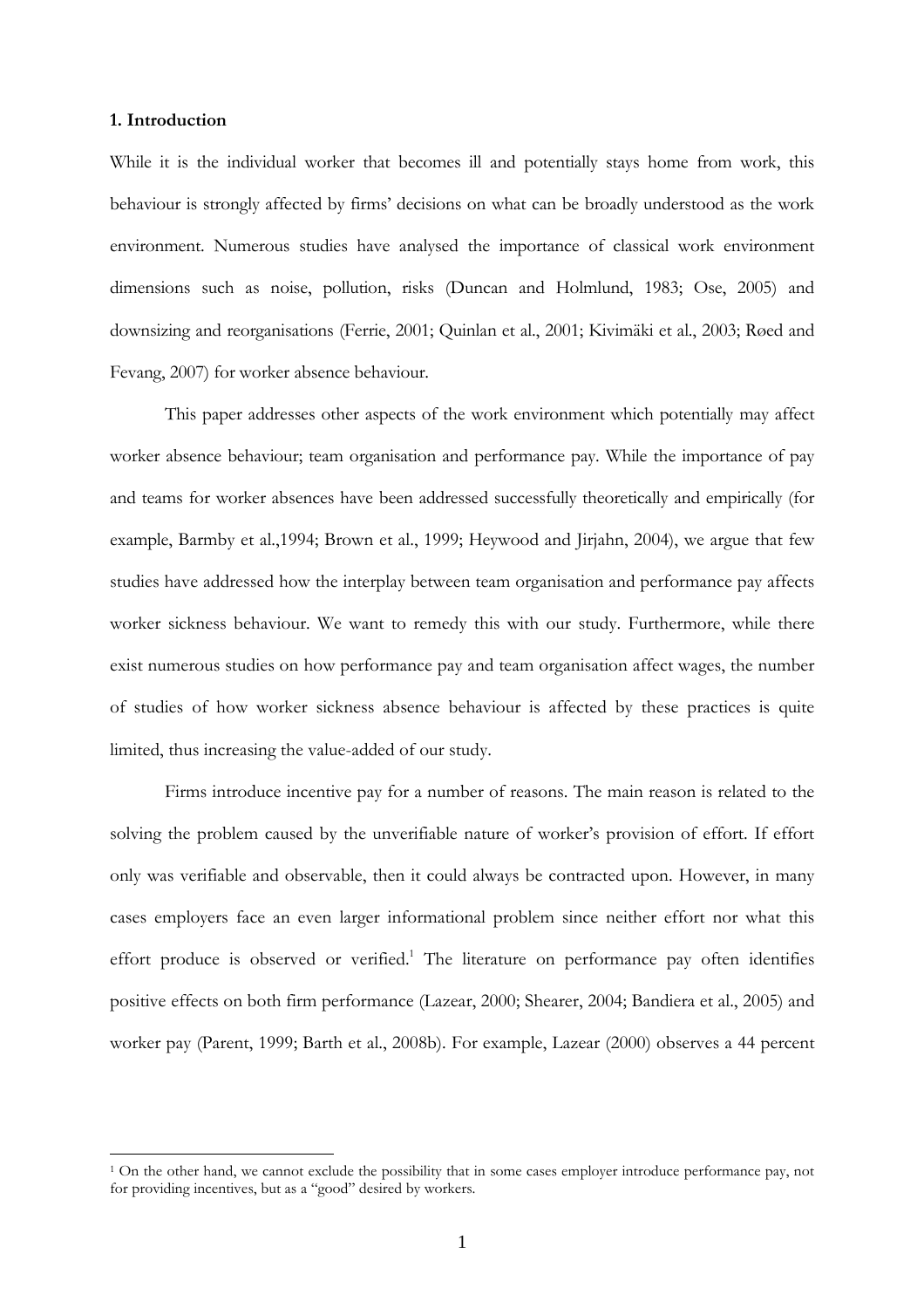increase in the output per worker when performance pay is introduced.<sup>2</sup> On similar Norwegian data, Barth et al. (2008b) identify a 2-4 wage premium associated with performance pay.

A related question is how the provision of incentives affects intrinsic and extrinsic motivation (Deci ,1975; Benabou and Tirole, 2003; Ellemers et al., 2005). A common element in these approaches is the suggestion that incentive schemes may actually reduce workers' intrinsic motivation and thus for our topic – worker absences – actually make sickness absences more likely. This is important, because performance pay is growing in importance. Even in a centralised economy as the Norwegian, the prevalence of performance pay has increased significantly from 1997 to 2003, with an observed "raw" increase in the range of 3.7-18.4 (7-22) percentage points depending on definition (predicted values controlled for size, bargaining regime, union density and industry in parenthesis) (Barth et al., 2008a). Internationally changes in payment methods also occur increasingly (Brown and Heywood, 2002).

When it comes to sickness absence we know that employers set wages while they take into account how costly absence is for them (Barmby et al., 1994; Engström and Holmlund, 2007). In the efficiency model of Barmby et al. (1994) firms pay higher wages to offset costly shirking as the costs of monitoring workers increase. Empirically firm provided labour contracts and financial incentives reduce absences as well (Barmby et al., 1995; Brown et al., 1999; Hassink and Koning, 2009).<sup>3</sup> Brown, Fakhfakh and Sessions studied profit-sharing, employee share ownership and absenteeism based on French Panel data on 127 firms from 1981 to 1991, and found that both profit-sharing and shared ownership significantly reduced the absence rate, but ownership shares more so. Hassink and Koning studied a lottery set up in two plants with capital-intensive production technologies of a large Dutch manufacturer employing 481 workers

 $\overline{a}$ 

<sup>2</sup> We can not exclude the possibility that this positive effect varies depending on the complexity of the job. Some studies argue that there is less of a gain (or no gain) when the job becomes more complex (Kuvaas, 2006).

<sup>&</sup>lt;sup>3</sup> There is a rich literature showing that public negative financial incentives reduce the amount of sickness absences. Several studies address the issue of publicly financed sick pay. Barmby et al. (1995), Johansson and Palme (1996) and Henrekson and Persson (2004) find that when wages are cut whenever a worker is absent, then the absence rate drop. Johansson and Palme (2002) argue similarly that changes in the tax system over time in a country provide variation in the price of leisure (alternatively interpreted as the return on effort) of the worker, and in a fixed person effect duration approach they find that the cost of absence for the workers clearly affects work absence behaviour. For international comparisons of sickness absence, see Barmby et al. (2002).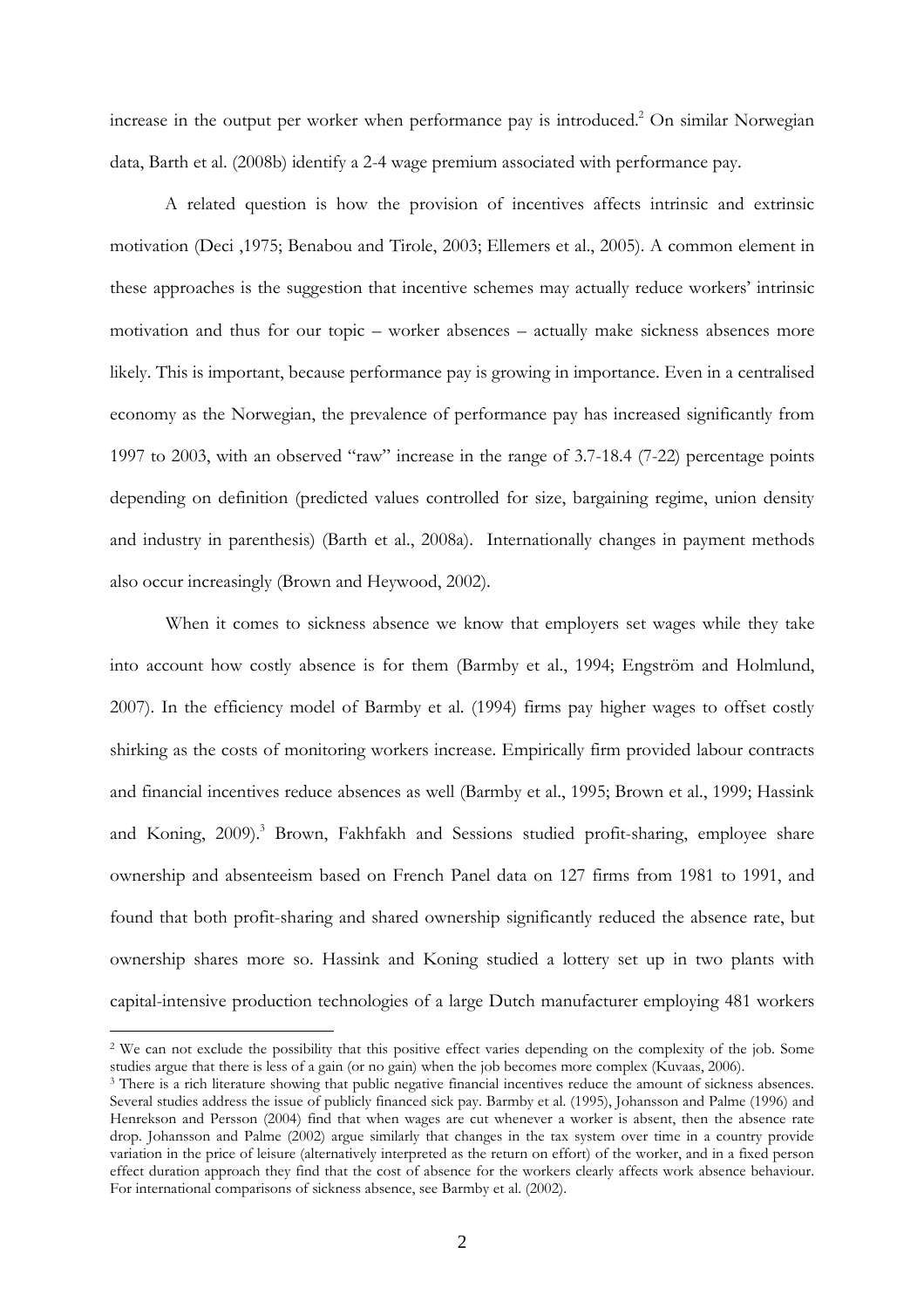using monthly data from the period 2001 to 2003. Participation in the lottery was contingent on not having been on sick leave for the last three months, and seven winners were picked randomly, receiving  $75\epsilon$  each in the form of coupons, and was made publicly known (winners were then excluded from future lotteries). The lottery was found to be highly beneficial for the firm, in that the decrease in sick leave exceed the cost of setting up the lottery. Not only did Hassink and Koning find that the lottery reduces sick leave by 1.6 percentage points, they observed that after winning the lottery, the winners resumed their previous absence behaviour (as expected if it was the prospect of winning the lottery which reduced their absence rate).

In a recent paper, albeit not focussing on the interplay between pay and the organisation of the workforce and related in scope to mine, Pouliakas and Theodoropoulos (2009) observe using UK WERS-data that in 1998 performance related pay was negatively associated with workplace absence rates.

 Naturally firms also organise workers in teams for several reasons. Sometimes the firms organise their workforce into teams since the production structure it self directly involve teams, which sometimes increases the importance of the presence of a specific worker (in the O-ring production technology of Kremer (1993)). In other cases the involvement of co-workers makes it impossible to disentangle a specific worker's contribution to production very precisely and only the production of a group of workers can be observed adequately (Alchian and Demsetz, 1972). Under certain assumptions these informational imperfections may be overcome (Holmstrom, 1982). Finally, employers may also organise their workforce into teams as an incentive mechanism, hoping that peer pressure can alleviate the informational problems associated with each single worker's production (Kandel and Lazear, 1992).

Team work and team production do however present challenges for the firm, also when it comes to managing sickness absence. This is demonstrated by Heywood and Jirjahn (2004), which show theoretically that sickness absences could be more costly for firms using team production technology compared to no-team production technology (inspired by Kremer's O-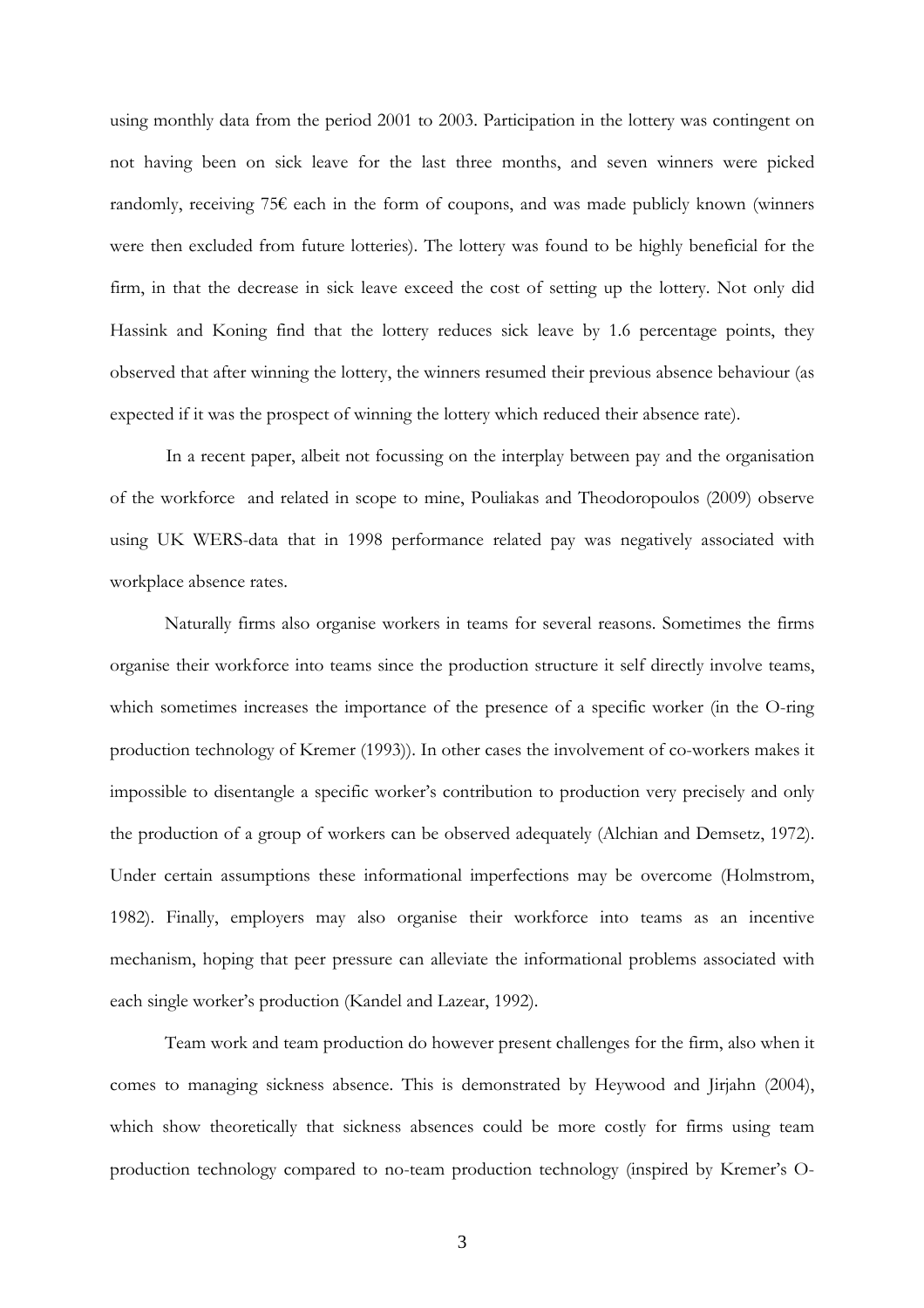ring technology). Thus team-firms monitor workers more intensively than no-team firms and thus empirically one should observe less sickness absence in team-firms than in no-team-firms. Empirically they find support for this prediction using data from a sample of German Manufacturing establishments.

Similarly, Nicholson et al. (2006) find supportive evidence when studying the effect of work loss on productivity with team production, where the loss increases the more heavily into team production the firm has invested.

Heywood and Jirjahn's analysis did address the issue of performance pay empirically, but found it of no empirical importance. We argue, however, that the presence of performance pay could crucially alter the empirical predictions of their theoretical model. If the presence of performance pay affects or alters firms' monitoring practices, this should also affect the empirical relationship between absence rates and the presence of teams.

 The structure of the remainder of the paper is as follows: Section 2 discusses the Heywood and Jirjahn (2004)-model more closely, and derives how the presence of performance pay changes their model's empirical predictions on how teamwork affects workers' sickness absence rate. Section 2 also presents our empirical strategy. Section 3 describes the pay compensation for sickness absence system in Norway. Data is presented in Section 4. The impact of team and performance pay on absences is the topic of Section 5. In Section 6 we study if wages' degree of performance sensitiveness affects the sickness absence rates. Section 7 focuses on how the absence behaviour of workers is affected by pay under different regimes of teamwork and performance pay (and combinations thereof). Section 7 briefly concludes.

#### **2. Team production, performance pay and the importance for sickness absence**

### *2.1 Axiomatic illustration*

Heywood and Jirjahn (2004) argue that while teamwork makes monitoring of the individual more difficult, it also becomes more important. In their model they assume that N identical workers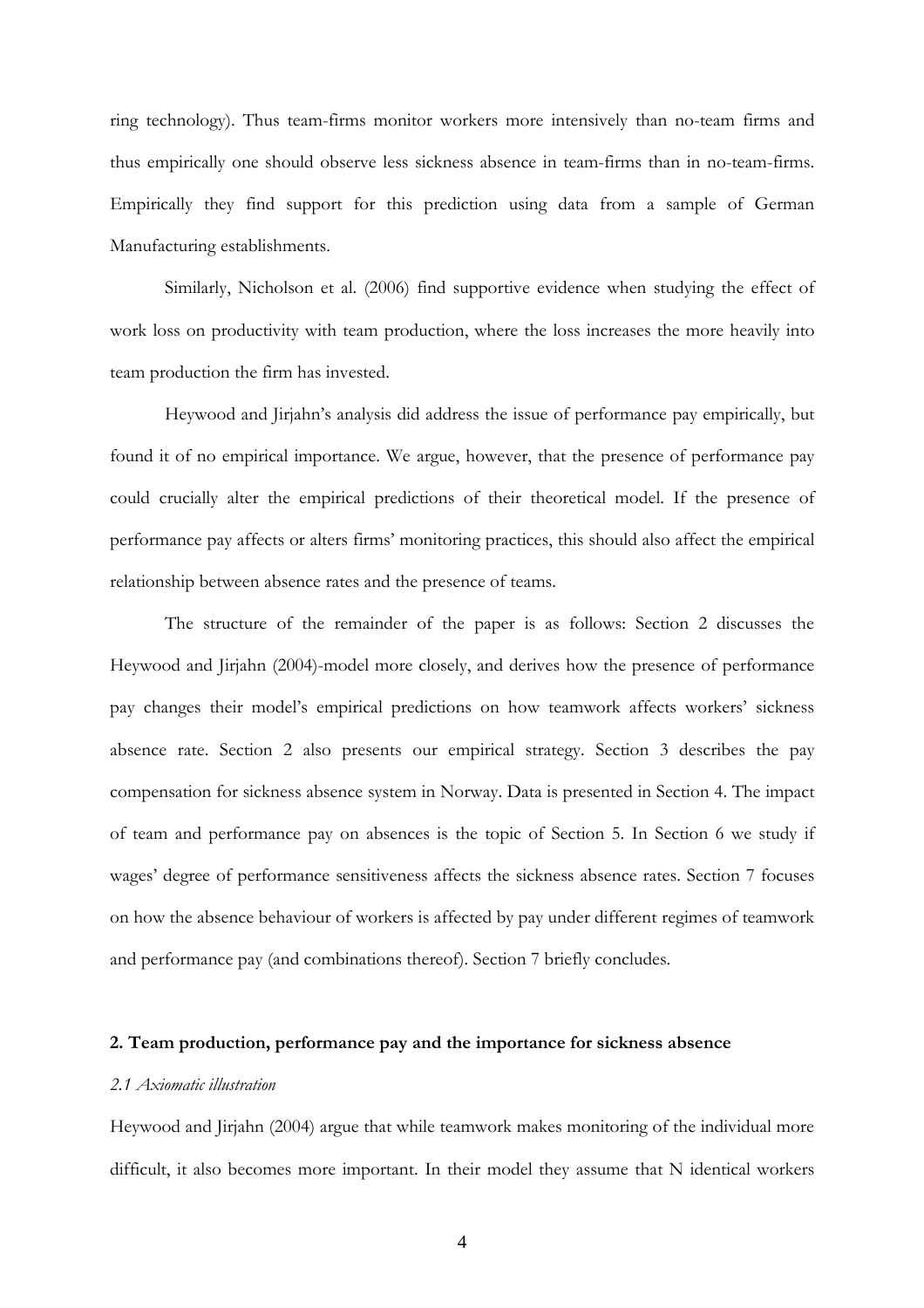maximize expected utility by choosing their absence level, a, while facing imperfect monitoring (each worker faces a probability  $0 \le m \le 1$  of being monitored). Monitoring of the N workers is costly for the firm,  $Z(m)$ , where  $Z' > 0$  and  $Z'' > 0$ . Full sick pay is provided, except if the worker is caught shirking (illegal absence). Each worker maximizes:

1) 
$$
[1-a+a(1-m)]U(w)+amU(R)-C(1-a),
$$

where U expresses a Von Neumann-Morgenstern utility function, w is the current wage, R expresses the workers outside options, and C(.) expresses a convex cost function of providing effort as a function of a  $(C>0, C^{\prime\prime}>0)$ .

Maximization of expected utility (w.r.t. a) then give: m[ $U(w)-U(R)$ ]=C'(1-a<sup>\*</sup>), i.e., the marginal cost of providing effort equals the marginal gain from the current job. Differentiation of the first-order condition for utility maximization then reveals that increased monitoring reduces absence. Furthermore, we also see that an increase in pay has a stronger negative impact on absence the more intensively the workers are monitored  $\frac{d^*}{dW} = -mU' - C'' \leq 0$ .

 Firm profit varies depending on whether the production technology is characterised by team production or not. Heywood and Jirjahn (2004) focus on the very short-run case where a firm can alter the monitoring intensity but neither employment nor pay.

Under team production, Heywood and Jirjahn assume that at least k workers have to be present for production to take place. Thus the profit may be described as:

2) 
$$
\Pi^{\mathrm{T}} = \Pr(L \ge k; N, a) \text{PQ-wN}(1-am) - Z(m)N,
$$

where P expresses the final product price, L is the number of present workers (N-L is absent), while assuming  $\partial Pr(L \ge k; N, a)/\partial a \le 0$  and  $\partial^2 Pr(L \ge k; N, a)/\partial a^2 > 0$ .

$$
\partial \Pi^{T} / \partial m = 0 \longrightarrow (\partial Pr(L \ge k; N, a) / \partial a^{*})^{*} (\partial a^{*} / \partial m) PQ - wN(a^{*} + m \partial a^{*} / \partial m) = Z'(m)N,
$$

i.e., the marginal cost of monitoring should be equal to the marginal gain in expected revenue added the marginal reduction in sick pay.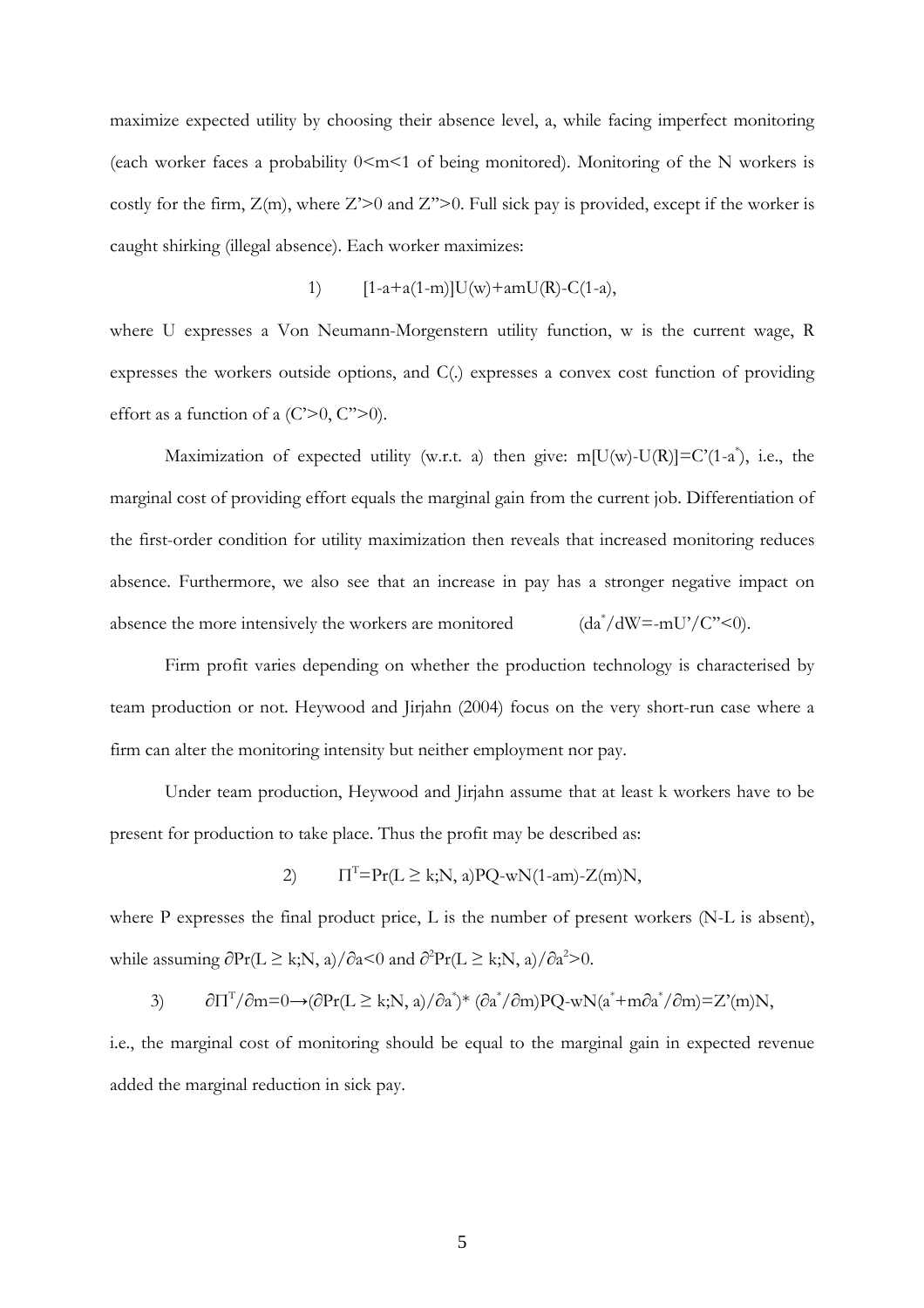Under no-team production, Heywood and Jirjahn assume that less than k workers still ensures production, but this then reduces production proportionally to those absent. Then the profit may be described as:

4) 
$$
\Pi^{\text{NT}} = \Pr(L \ge k; N, a) \text{PQ} + \sum_{k=1}^{k} \text{Prob}(L = l) \text{PI}(Q/k) - wN(1-am) - Z(m)N,
$$

where the expression is identical to 2) except that you get an additional revenue term when fewer than k workers are present  $(1 \le k)$ . Profix maximization for the non-team firms yields:

5) 
$$
\partial \Pi^{NT} / \partial m = 0 \longrightarrow (\partial Pr(L \ge k; N, a) / \partial a^*) * (\partial a^* / \partial m) PQ +
$$

$$
(\partial a^* / \partial m)^* \sum^{k-1} (\partial Prob(L = 1) / \partial a^*) Pl(Q/k) - wN(a^* + m \partial a^* / \partial m) = Z'(m)N,
$$

i.e., once again should the marginal cost of monitoring be equal to the marginal gain in expected revenue added the marginal reduction in sick pay.

 Heywood and Jirjahn (2004) continue next by showing that under reasonable assumptions regarding the magnitude of sickness absence rates,  $\partial$ Prob(L = l)/ $\partial$ a\*>0 for all l<k, thus the extra revenue term  $\{(\partial a^*/\partial m)^* \sum_{k=1}^{k-1} (\partial \text{Prob}(L = l)/ \partial a^*)\}$  so the marginal gain in revenue is less for the non-team firms compared to the team-production firms. Therefore team-firms monitor workers' absences more intensively than non-team firms do, and consequently team firms do experience lower absence rates than non-team firms.

 What happens if one introduces a performance pay mechanism (albeit very simple) into this setting? Assume that both kinds of firms pay a fixed bonus, b, if the number of present workers reaches at least k workers. For the non-team firm a diminishing bonus is also paid when less than k workers show up. In this case the bonus becomes proportional to the number of workers present. For the team-firm no bonus is paid if less than k workers show up (and production commence). All workers, who are not caught shirking, receive the bonus if the bonus is paid.

Consider first the utility of the workers under these two regimes. Each worker maximizes:

6) 
$$
[1-a+a(1-m)]U(W)+amU(R)-C(1-a),
$$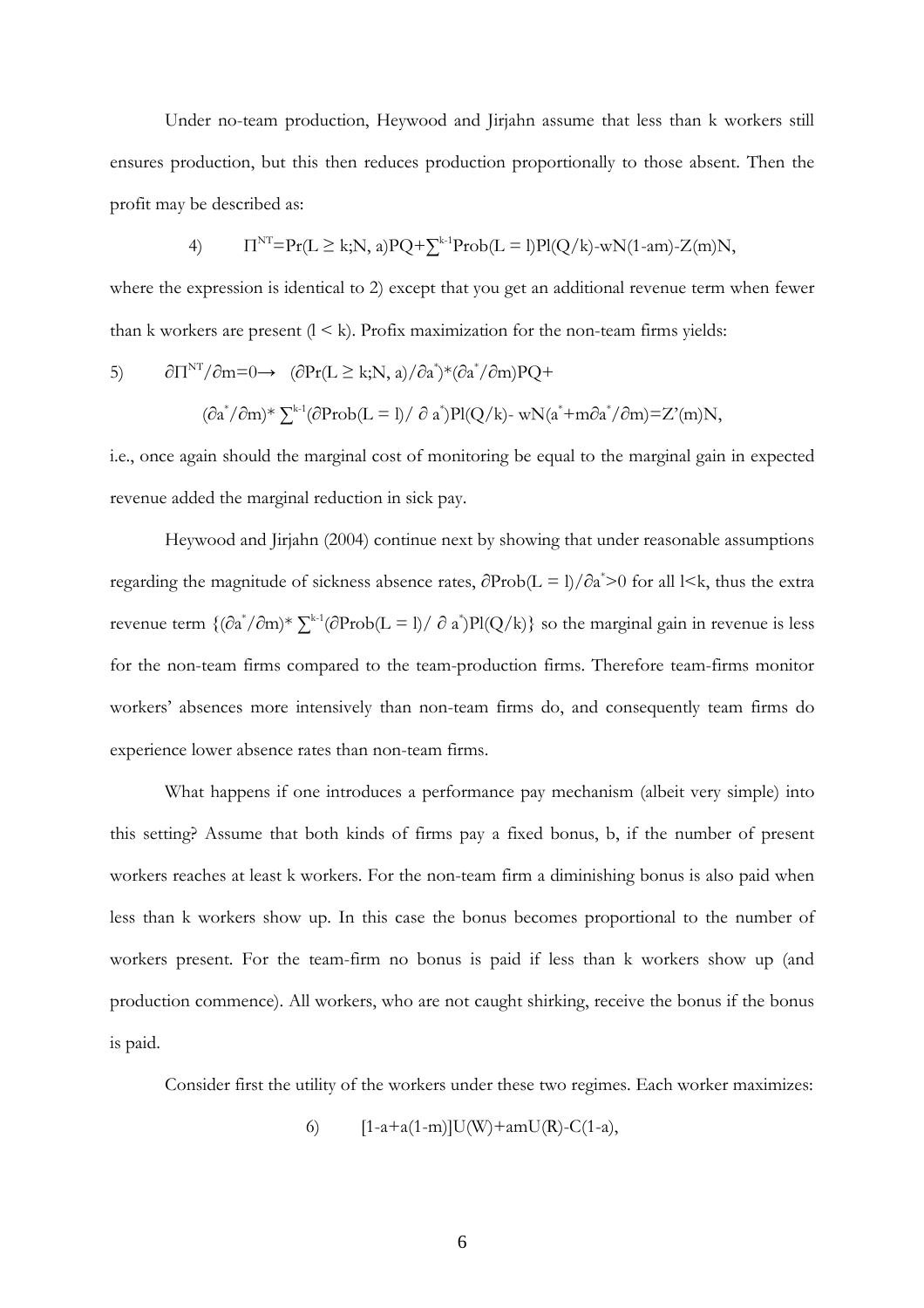where  $W = [w^{PP} + bP^{i}(a)]$  and i denotes either T or NT (team or non-team, respectively). Utility is assumed increasing in wages, but at a diminishing rate. EW is equal to w under fixed pay, so the fixed wage element w<sup>PP</sup> is lower than w under fixed pay. If i=T (team-firm) then  $P^{T}(a) = Pr(L \geq 0)$ k;N,a), and when  $i=NT$  then  $P^{NT}(a)=Pr(L \ge k; N, a)+\sum_{k=1}^{k}Prob(L = l)(1/k)^{A}$  If  $Prob(L = l)$  can be assumed following a binomial distribution, we know that this density will be increasing monotonically, for then to decrease monotonically. Thus, given Heywood and Jirjahn's assumptions ( $\partial \text{Prob}(L = 1)/\partial a^* > 0$ ) we know that  $\partial^2 \text{Prob}(L = 1)/\partial a^* \leq 0$ . This implies that  $P^{T}(a) \leq 0$  $P^{NT}(a) \le 0$ ,  $P^{To}(a) > 0$  and  $P^{To}(a) > P^{NT}(a)$ . For simplicity we assume  $P^{NT}(a) = 0$ . Utility maximization then results in:

7) 
$$
m[U(W)-U(R)]-(1-a^*m)U'(W)bP^{i}(a)=C'(1-a^*),
$$

i.e., the marginal cost of providing effort equals the marginal gain from the current job, where this also includes a term expressing marginal effect of gaining the bonus element for non-shirking workers. Compared to the fixed pay case, absence is lower, since the gain is higher. Furthermore, we see that since  $P^{T}(a) \leq P^{NT}(a)$ , the marginal bonus gain from reduced absence is higher under team production than under non-team production, the optimal absence rate will, conditional on equal monitoring, be lower for the team firm than for the non-team firm.

 While under fixed pay Heywood and Jirjahn's find that workers' absence rates react negatively when monitoring increases, i.e.,

$$
8) \qquad \partial a^*/\partial m = [U(w)-U(R)]/C^*<0.
$$

Qualitatively this will be unchanged under performance pay. However, the sensitiveness changes, since

9) 
$$
\frac{\partial a^*}{\partial m} = \frac{[U(W) - U(R)] + aU'bP^{i}(a)}{C' - 2mU'bP^{i}(a) + (1 - am)b[U''P^{i}(a) + U'P^{i}(a)]}
$$

.

8) and 9) imply that  $\partial a^{*Fixed-team}/\partial m = \partial a^{*Fixed-noteam}/\partial m \leq \partial a^{*PP-notcam}/\partial m \leq 0$  and that ∂a\*Fixed-team/∂m=∂a\*Fixed-noteam/∂m<∂a\*PP-team/∂m<0 (where PP denotes performance pay). If the two

 $\overline{a}$ 

<sup>4</sup> The probabilities arise since the expected value of an indicator function for an event is equal to the probability of the event.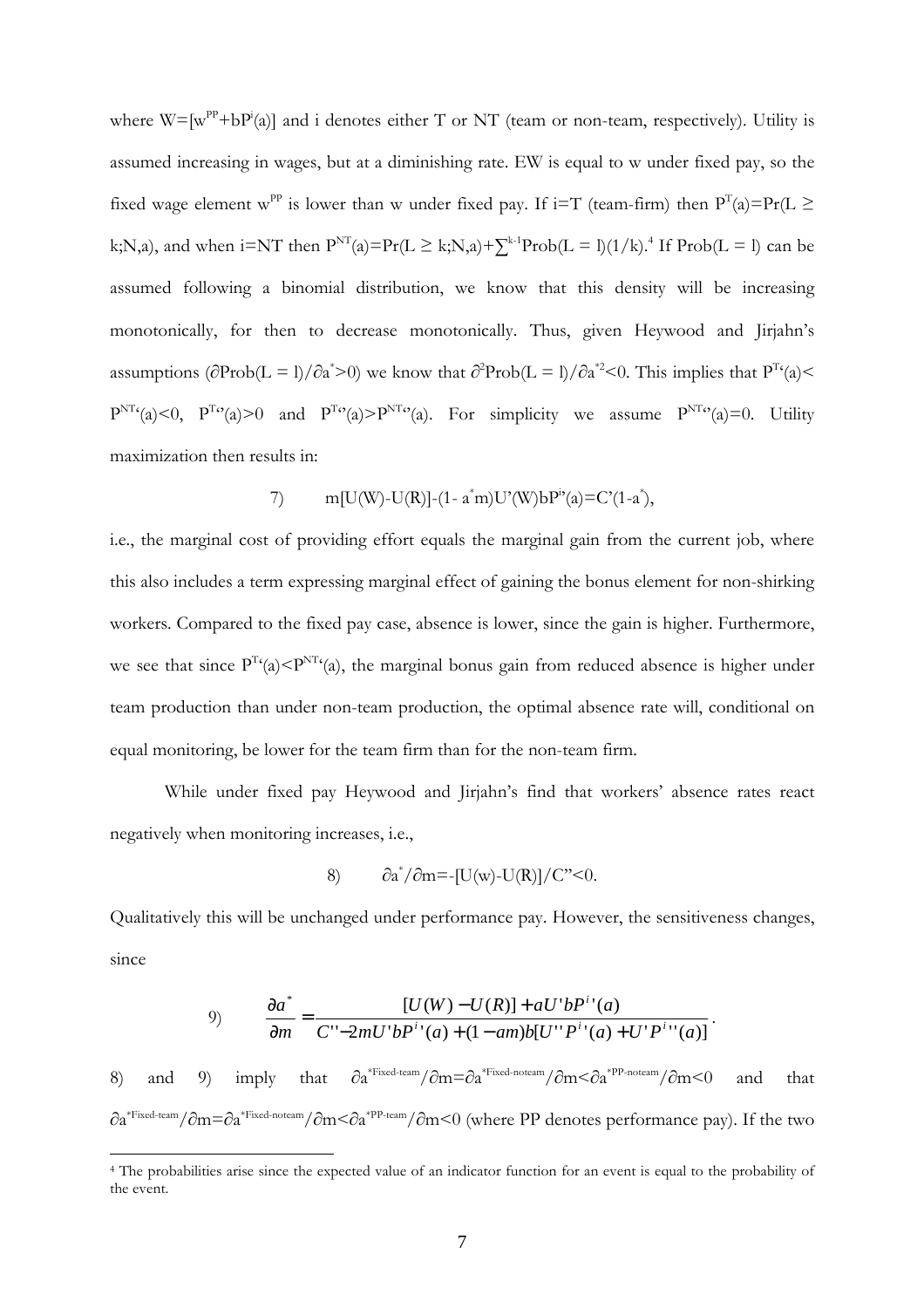kinds of firms monitor equally intensively, then clearly  $\partial a^{*PP-noteam}/\partial m < \partial a^{*PP-team}/\partial m$ , and even when the monitoring change, this may be true.

 But firms' monitoring practice is also affected by the introduction of performance pay. To see this, consider Equations 2) and 4). In this case, they change to Equation 10) and 11) for the team firm and the non-team firm respectively:

10) 
$$
\Pi^T = Pr(L \ge k; N, a) PQ-[w^{PP} + bPr(L \ge k; N, a)]N(1-am) - Z(m)N,
$$

11) 
$$
\Pi^{NT} = Pr(L \ge k; N, a) PQ + \sum_{k=1}^{k-1} Prob(L = 1) Pl(Q/k) - \left[ w^{PP} + bPr(L \ge k; N, a) + \sum_{k=1}^{k-1} Prob(L = 1) (b1/k) JN(1-am) - Z(m)N, \right]
$$

where the notation is as previously defined.

Profit-maximization w.r.t. the monitoring level yields for the team-production firm:

12) 
$$
\partial \Pi^T / \partial m = 0 \rightarrow (\partial Pr(L \ge k; N, a) / \partial a^*) * (\partial a^* / \partial m) PQ
$$
  
\n[ $w^{PP} + b \partial Pr(L \ge k; N, a) / \partial a^*) * (\partial a^* / \partial m) ] N(a^* + m \partial a^* / \partial m) = Z'(m)N$ ,

and similarly for the non-team firm:

13) 
$$
\frac{\partial \Pi^{NT}}{\partial m} = 0 \rightarrow (\frac{\partial Pr(L \ge k; N, a)}{\partial a^*} (\frac{\partial a^*}{\partial m})PQ +
$$

$$
(\frac{\partial a^*}{\partial m})^* \sum_{k=1}^{k-1} (\frac{\partial Pr(b(L = 1)}{\partial a^*})Pl(Q/k) -
$$

$$
[w^{PP} + b\frac{\partial Pr(L \ge k; N, a)}{\partial a^*} (\frac{\partial a^*}{\partial m}) + (\frac{\partial a^*}{\partial m})^* \sum_{k=1}^{k-1} (\frac{\partial Pr(b(L = 1)}{\partial a^*}) (b1/k)]N(a^* + m\frac{\partial a^*}{\partial m})
$$

$$
= Z'(m)N.
$$

Although  $\partial a^*/\partial m$  change, we see that the introduction of the bonus element may cause monitoring to decrease for the team-firm, while the opposite may be true for the non-team firm. For both kinds of firms the introduction of performance pay partly pass on the cost of absence from the employer to the workers, but more so for the team firm than for the non-team firm.

 Thus Heywood and Jirjahns's main empirical prediction – team firm monitor more than non-team firms and thus experience lower absence rates – is still valid, but only when firms are providing fixed pay. Under a performance pay regime, this relationship may change.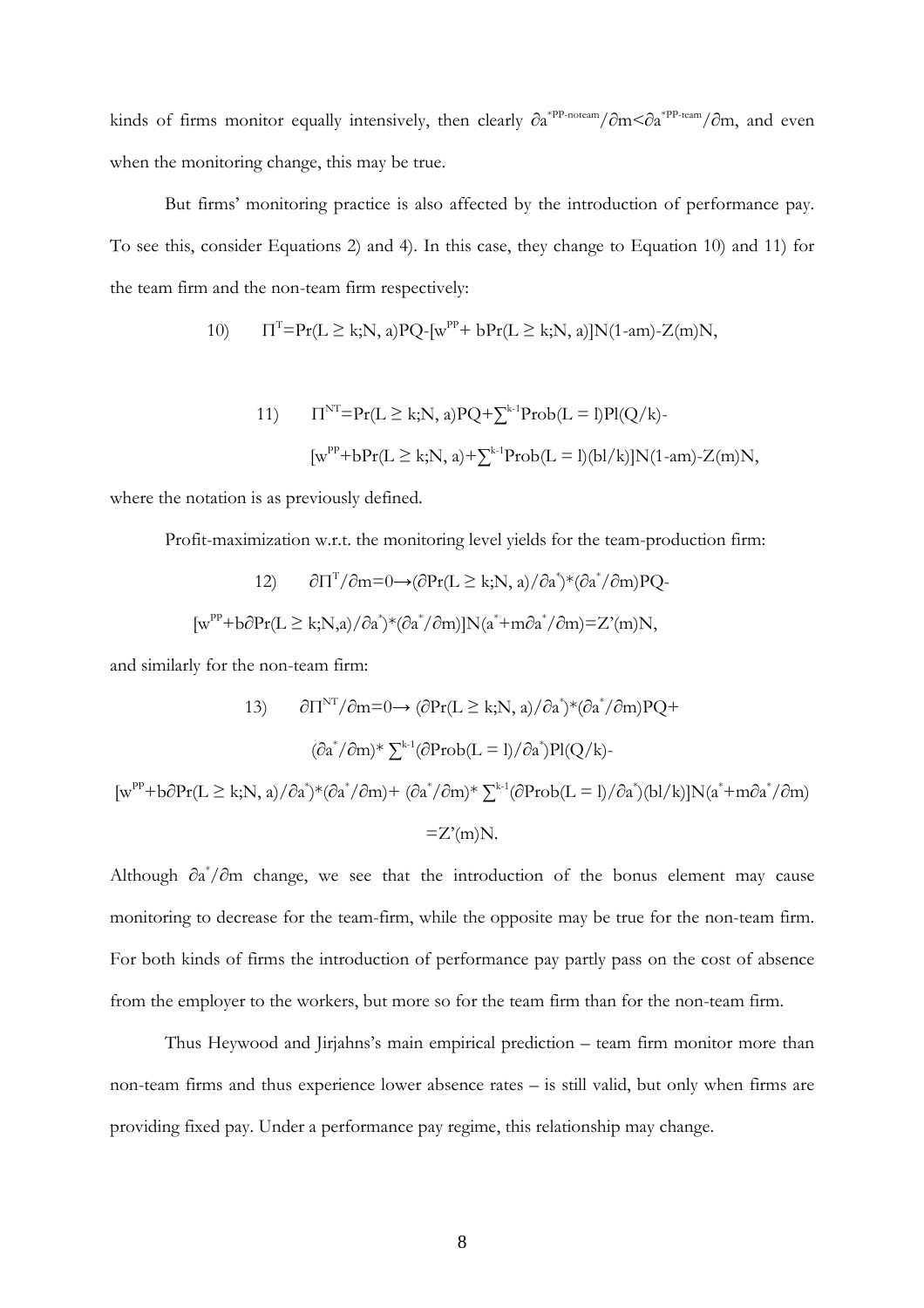Finally, since  $da^*/dW = -mU'/C'' < 0$  in the fixed pay case, increasing the wage reduces the absence rate for both kinds of firms, but due to more intensive monitoring, absence drops more steeply for the team firms than for the non-team firms. Under performance pay this relationship may twist around, since da\* /dW becomes:

14) 
$$
\frac{da^*}{dW} = -\frac{mU'(W) - (1 - am)U''bP^{i}(a)}{C'' - 2mU'bP^{i}(a) + (1 - am)b[U''P^{i}(a) + U'P^{i}(a)]},
$$

## *2.2 Empirical strategy*

The axiomatic illustration provides two hypotheses: i) one regarding the level of absences and how this is related to teams and performance pay, and ii) that wages affect absence probability differently depending on team organization and the provision of performance pay.

 My empirical strategy is based on the panel structure of the data (see the data section for more details). Data comprise complete worker information on absences and pay during the period 2000(excluded 1.quarter absences) to 2004. Information on employer pay practices and team organisation is taken from questionnaires conducted winter 1997 and winter 2003. I primarily focus on comparison between workers employed at workplaces paying fixed pay and no team-organising and workers employed at workplaces introducing performance pay and/or term organising between 1997 and 2003.

First, to address the issue of how absences are related to team and performance pay, I run simple Poisson regressions of the number of sick days on dummies for teams and performance pay and other controls using panel data observations during 2001 to 2004. Log number of work days is used as an offset variable.

However, employers introduce teams and performance pay for reasons, whereof one could be the absence behaviour of workers. Furthermore workers sort into and out of these firms depending on pay and organization. Thus potentially the introduction of a pay/organisation practice, the realisation which we measure winter 2003, could be the result of worker absence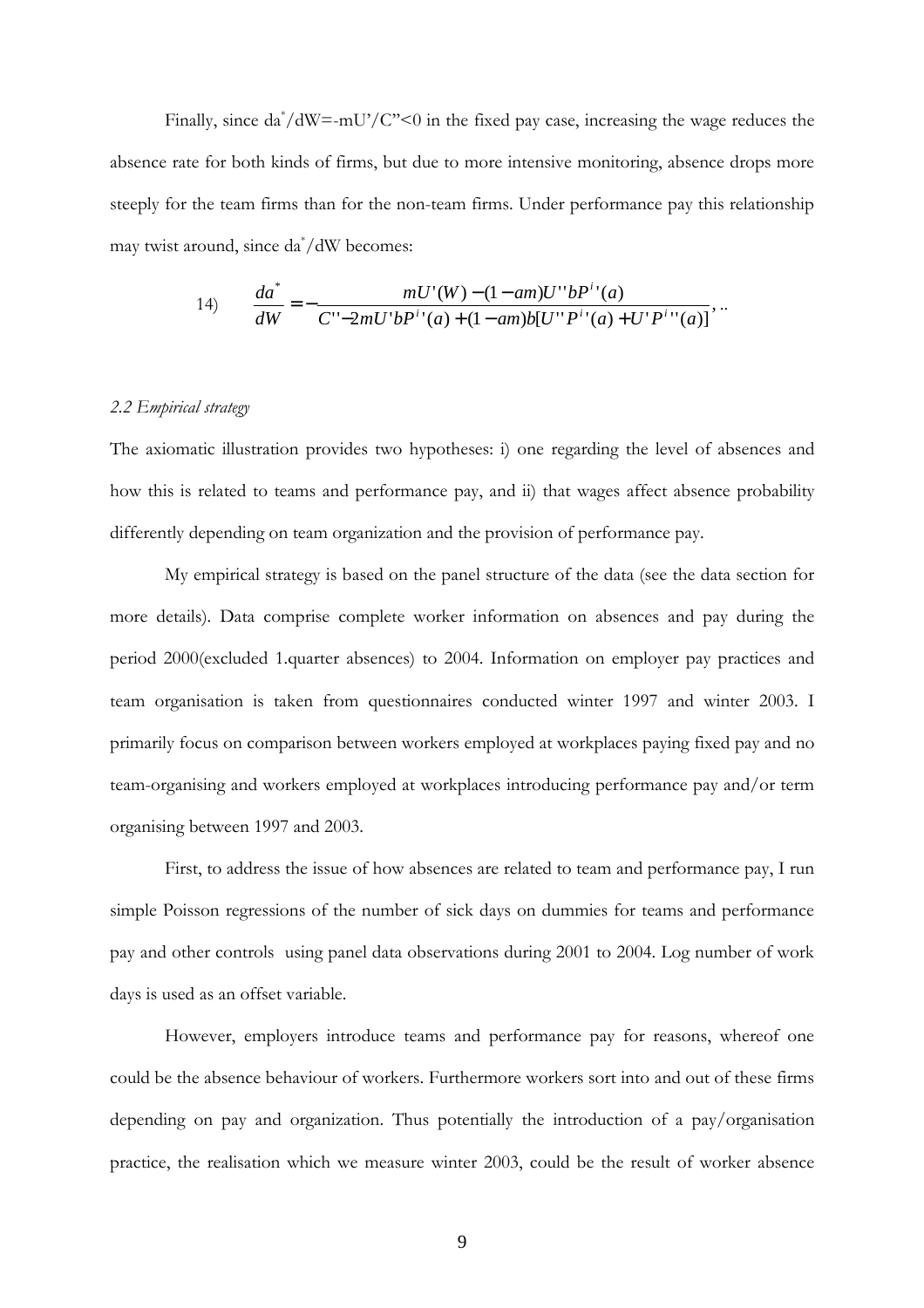behaviour 2001-2002 (admittedly the period autumn 1997 to 2000 is longer and thus it is more likely it occurred during this period). Thus these dummies can be interpreted as endogenous variables.

The IV-method is therefore applied and in a first step the probability of introducing performance pay and the probability of introducing teams using ordinary logistic regression are estimated. The instrument vector comprises the average absence rate 1995-96 of workers whom left the workplace before 2000 (from here on called movers), these workers absence rate growth from 1995 to 1996, and these workers average pay 1995-96. I follow a similar approach when analyzing team incentive pay and individual performance pay.

This approach implies that I condition on workplace pre-history when it comes to absences, but only for workers who do not contribute to the absence rates during the period 2001-2004 (the movers). The second step then introduces the predicted probabilities instead of the dummies. To provide information on the strength and appropriateness of my instruments, I conduct the same regressions applying linear panel data regressions with endogenous covariates. For these regressions econometric theory provides over-identification tests and tests for instrument strength (results are presented in the appendix).

As a further test, I also run simple Poisson regression of the number of lost work days on how much of the pay is usually related to the performance (as a rate).

Second, to address the issue of how sensitive workers' absence behaviour is to wages under the different regimes, I utilise the panel structure of the data and run conditional Poisson regressions (fixed job effect) of the number of absence days on daily wages and controls. Log number of work days is either used as an offset variable or as a control variable. The conditional Poisson approach is chosen instead of conditional NB regression, since the latter is less robust. The Poisson fixed effect model is consistent under much weaker distributional assumptions (Cameron and Trivedi, 2005: 806).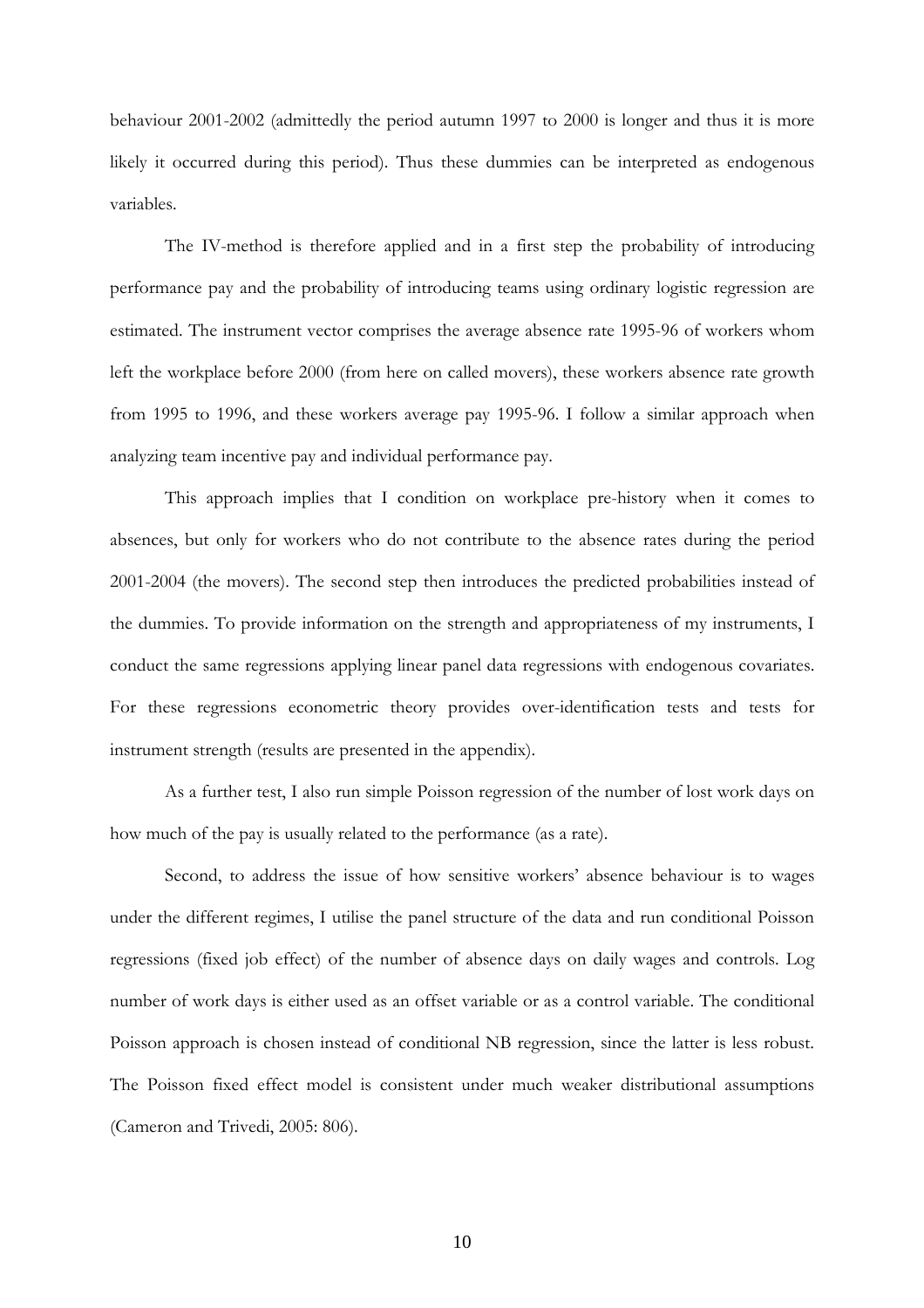#### **3. The Norwegian sick pay system**

The Norwegian sick pay system is prototypical of a generous welfare state. Workers are provided complete compensation for 1 year if earnings are less than 6G (G=baseline level public social insurance system, roughly 48 377 Nok in 2000 and increasing to 58 139 Nok in 2004). The employers are free to offer top-up compensation for workers earning more than 6G (40% of the private sector workplaces in our data offer top-up in 2003). In 2004 45 percent of all private sector (excluded public administration, health care and education) workers earned more than 6G. The employer-provision of top-up sick pay compensation is is seen in other welfare countries as well (Barmby et al., 2002).

 While one uses the phrase "complete compensation", it is important to note that this necessarily does not mean that all pay is compensated fully. First, for workers operating under a performance pay regime based on individual performance, bonuses will often not be compensated. If the absence is detrimental to team performance, then bonuses can be lost also under a regime with team incentive devices. Thus under performance-pay it is hard to talk about full compensation. Close to 50% of Norwegian private sector workers operate in 2003 under a regime of performance pay (Barth et al., 2008a), thus a substantial proportion of Norwegian workers cannot be said to experience complete compensation. Furthermore, when you are absent from work you loose out on opportunities at work providing other extra pay, for instance overtime payment. Finally, certain non-wage elements are not compensated fully.

Usually each worker have up to 4 periods of 3 absence days based on own declaration of illness. After that all absences regardless of longevity have to be physician-certified. The firms are free to extend the number of absence periods and/or absence lengths (in our data 26% of the workplaces provide such extensions in 2003). As is described in the data section, our data comprise information on physician-certified absences only, so workers' short-term self-certified absence behaviour is not analysed empirically.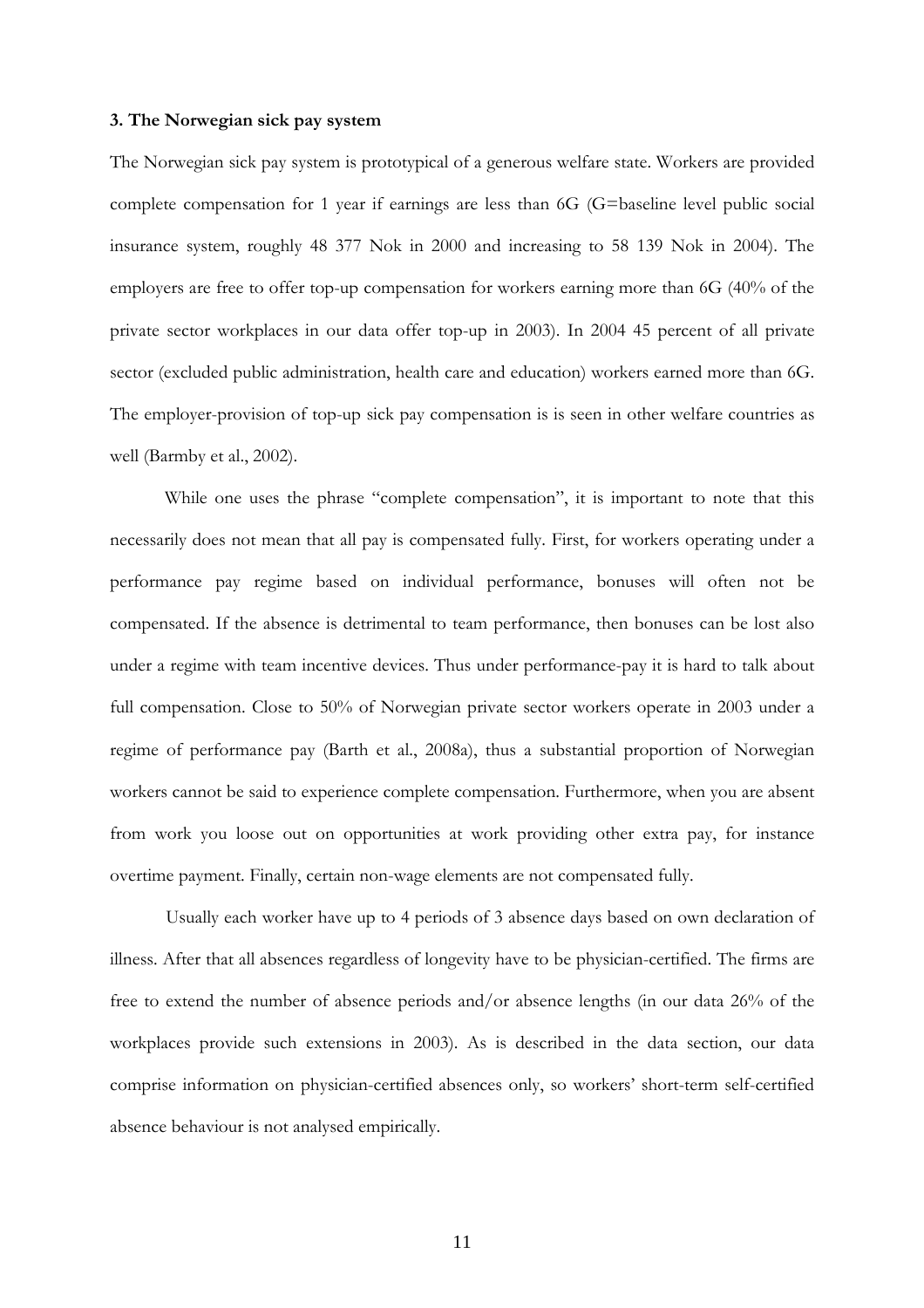Increasingly Norwegian workplaces have been joining or signing the Treaty for an inclusive work life. This is a treaty between employers, trade unions and the public authorities, which purpose is to curb sickness absence, and ensure work participation of elderly and disabled worker (workers with reduced work capacity).

The first 16 days of the absence spell are covered or paid by the employer. The remaining spell is covered by the public authorities.

#### **4. Data**

My analyses are based on the linking of two kinds of data sets. The *first* two data sets comprise questionnaires, the Norwegian Workplace and Employment Relationship Survey 1997 and 2003 (NWERS1997, NWERS2003), answered early winter 1997/2003 by the daily manager or personnel manager of roughly 2300 Norwegian establishments from both public and private sectors. These establishments are sampled from establishments with more than 10 employees. Furthermore, the sample is constructed so that large establishments are over-sampled (for example, all establishments with more than 300 employees are included in the sample). The NWERS-establishments employ over 350 000 workers, i.e., nearly a fifth of the Norwegian workforce. The sampling procedure and the questionnaire (NWERS2003) are described in Holth (2003). The questionnaire covers topics such as compensation, work practices and organisation issues. It is quite similar to questionnaires found in many countries, for example, in the United Kingdom (work and employment relation surveys (WERS)) and in France (Reponse).

For my purpose, the questions regarding team organisation, worker pay determination and pay compensation related to absences are particularly interesting. Thus the questionnaire provides information on whether workers' wages are performance related (surplus or profit sharing regime, individual- and group piece-rate, commissions, group bonuses, individual bonuses) or if they are fixed. It also provides information on whether top-up compensation is provided to absent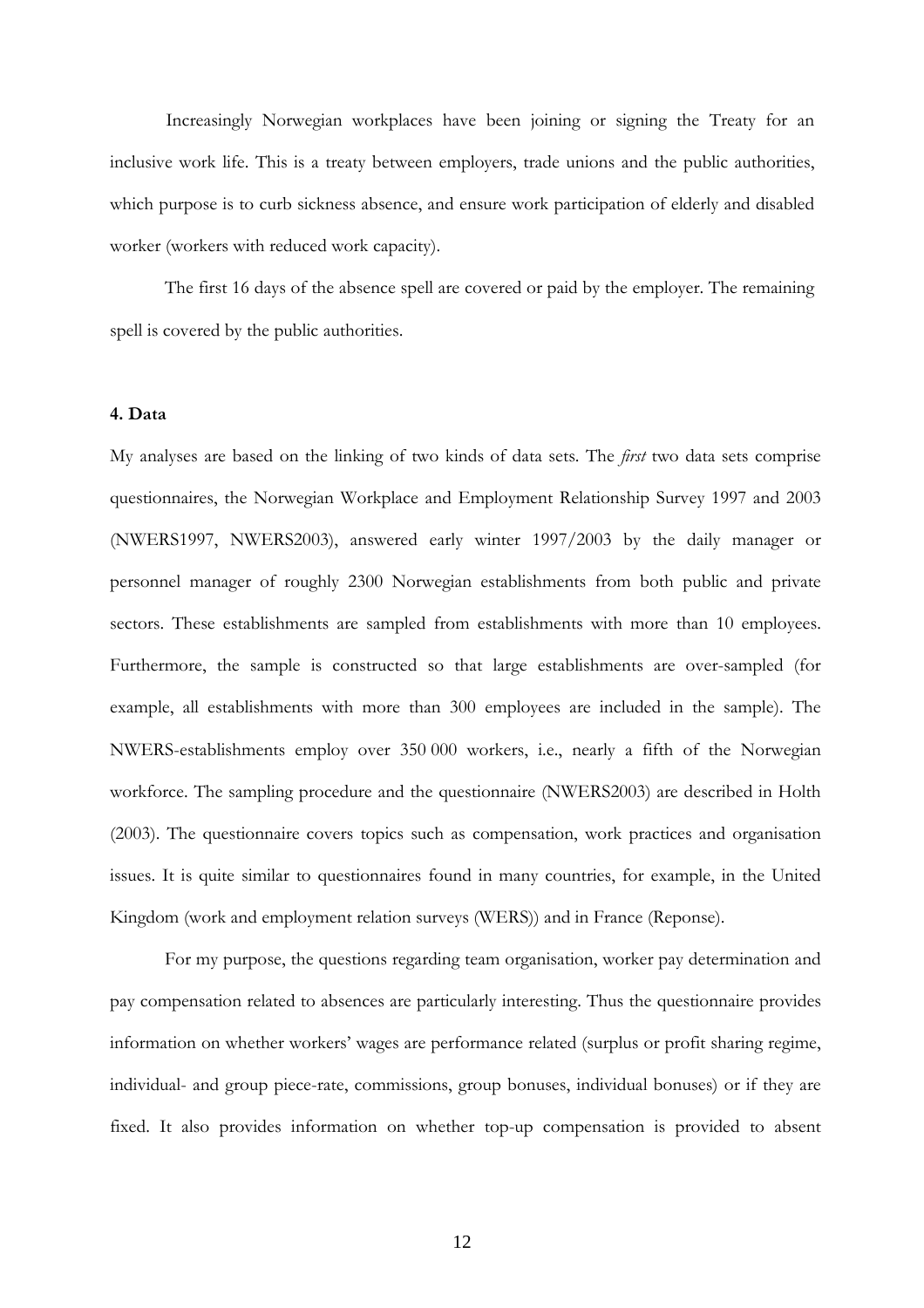workers (ensuring full pay compensation for absent workers). We also know whether the workforce (main occupational group) was organised in teams or not.

The *second* data set, or more precisely, data system, is based on public administrative register data. It comprises *all* firms, workplaces and employees (incl. executives) in Norway 1995– 2004 (roughly 140000 firms, 180000 workplaces and 2000000 employees each year) employed May 15<sup>th</sup> each year. This linked employer-employee data set provide information on workers (incl. executives) (sickness absence spells (from April 1., 2000 and onwards) and sick pay spells<sup>5</sup>, physician-certified illness diagnosis, gender, educational qualifications, income, occupation (2003)), jobs (for example spell length in days and thus seniority, spell-specific earnings and thus combined with spell length daily wage, weekly working hours (intervals, exact hours 2002-2004), hourly wage (only 2002-2004, calculated from earnings, spell length and exact weekly working hours), and firm-and establishment identifying numbers, industry (5-digit NACE), sector and municipality.

In the Norwegian public administrative registers each individual, each establishment and each firm are identified by unique identifying codes (separate number series). In our data, these original numbers are replaced by encrypted numbers.

When we link the questionnaires and the register data, and focus on the private sector questionnaire panel workplaces (those existing in both 1997 and 2003) we end up with 820 private sector workplaces and 167 168 workers, 171 136 jobs and 496 006 observations covering the period 2000-2004. To highlight a causal impact of performance pay and team organisation I discard observations of workplaces providing performance pay and team organisation both in 1997 and in 2003 (according to the questionnaire). Furthermore, since the Norwegian sickness absence register was established April 1, 2000, in the econometric analyses of sickness absence rates I discard observations from 2000. Thus the econometric analyses rest on roughly 45 000 observations of 10 000 workers and 170 workplaces during the period 2001-2004.

 $\overline{a}$ 

<sup>5</sup> I know the start and stop date of an absence spell. Similarly, we know the start and stop date of a job spell. Thus when we later measure absence days relative to the number of work days this implies a certain degree of measurement errors. Both job spells and absence spells contain weekends and public holidays. I have chosen this approach since we do not know if a worker really works on weekends and public holidays, or if he or she is off work.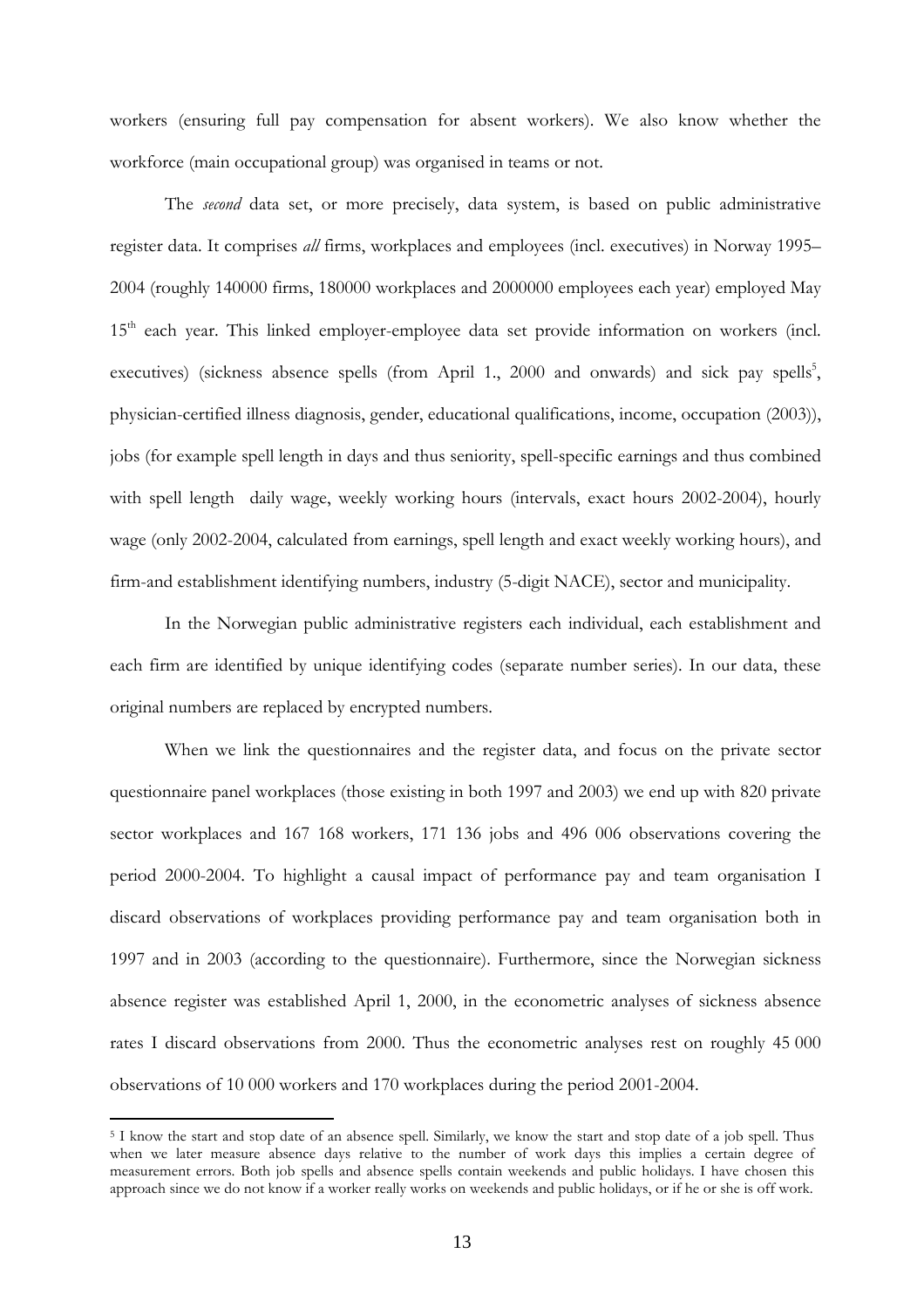# **5. Workers' sickness absences, team organisation and performance pay**

We start our analyses by providing simple descriptive statistics as a background for the econometric analyses which follow. Table 1 describes key variable worker averages over our period of observation (2000-2004) for all workers, and for four different categories of workplaces depending on team organisation.<sup>6</sup>

We see that a strong majority of the workers (over 61 percent) is employed under team organisation both in 1997 and 2003. Only 8.6 percent of the workers are employed at workplaces where team organisation does not occur during our period of observation. Roughly 18 percent of the workers are employed at workplaces introducing team organisation between 1997 and 2003. When it comes to performance pay this is more equally distributed, but a majority of the workers are employed under performance pay regimes. Still, over 28 percent of the workers are employed under fixed pay only. When team organisation is attempted the sickness absences rate more than 10 percent lower than otherwise (0.06 vs. 0.069).

# [ Insert Table 1 around here ]

 But Table 1 also reveals that the workplaces differ depending on team organisation. Workplaces organised in teams both 1997 and 2003 are on average larger, they pay higher wages, they provide performance pay more often, have a higher educated workforce, less involved in trade ,but more involved in services and construction. They also experienced stronger positive growth in the sick pay rates of their moving employees during 1995 to 1996.

Workplaces introducing team organisation before 2003 have roughly average size and average educated workforce, they provide fixed pay less often, more involved in trade, and less involved in business services. They also experienced higher average sick pay rate of their moving employees during 1995 to 1996.

 $\overline{a}$ 

<sup>6</sup> The four categories are: 1) teams are deployed neither in 1997 nor in 2003, 2) teams are introduced in during the period 1997 to 2003, 3) teams are deployed both in 1997 and in 2003, and 4) team production is stopped/dismantled during the period 1997 to 2003.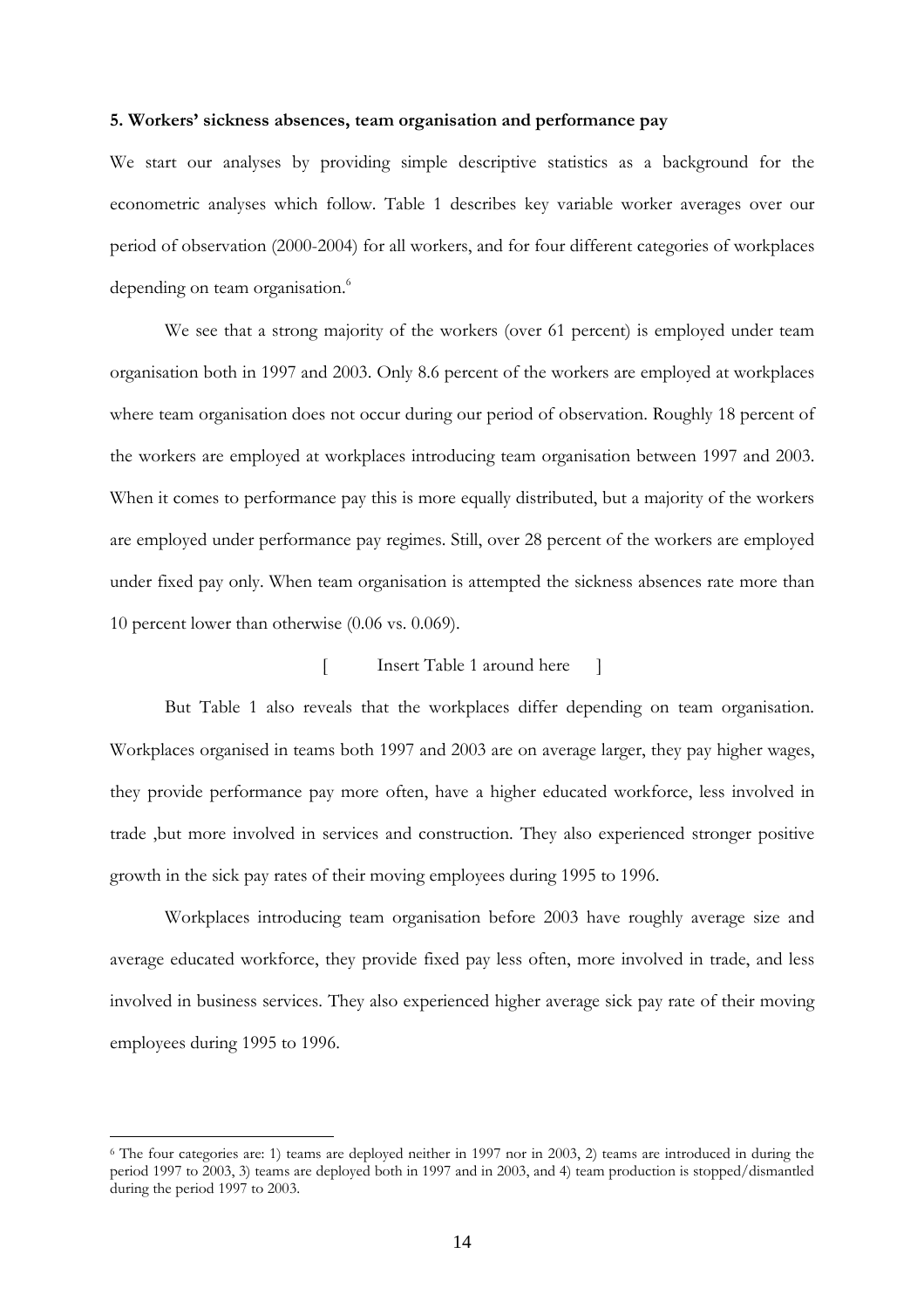Workplaces not employing team organisation in 1997 or 2003 are smaller than average size, they provide fixed pay more often, sickness absence rates are higher, their workforce is less educated, they are more involved in communication, and less involved in manufacturing. The growth in the sick pay rate of moving employees from 1995 to 1996 was also higher.

 In the econometric analyses I focus on a limited sample of these workplaces and their workers. As the reference group I chose workplaces where neither team organisation nor performance pay is provided during our period of observation. To lend support to a causal interpretation of the impact of team and performance pay in my analyses, I then focus on workplaces either introducing performance pay or team organisation or both during the period 1997 to 2003. Thus I discard the majority of my observations, and limit the econometric analyses to roughly 45 000 observations on 160 workplaces only. This is clearly a highly selected sample.

 In the next regressions I study using Poisson regressions how the absence rates of workers (the number of absence days for a worker relative to the number of work days) is affectted by the introduction of team organisation and performance pay. Since team organisation and performance pay obviously can be interpreted as endogenous variables in these absence regressions and thus causing biased estimates, I use an IV-approach to control for this potential bias.

In first-step regressions the probabilities of introducing teams and introducing performance pay are estimated on the second steps controls and three instruments (which are excluded in the second step regressions). The three instruments are i) the workplace average sick pay rate 1995-1996 for movers (employees which left the workplace no later than 1999), ii) the growth in workplace sick pay rate from 1995 to 1996 for movers, and iii) average daily wage 1995-1996 for movers. I would argue that these variables may potentially affect or be related to whether or not an employer chooses to introduce team organisation or performance pay during 1997 to 2003. At the same time, since these workers (the movers) have left the workplaces, it is hard to see that their absences in 1995-1996 can affect the absence probabilities of workers from 2001 and onwards.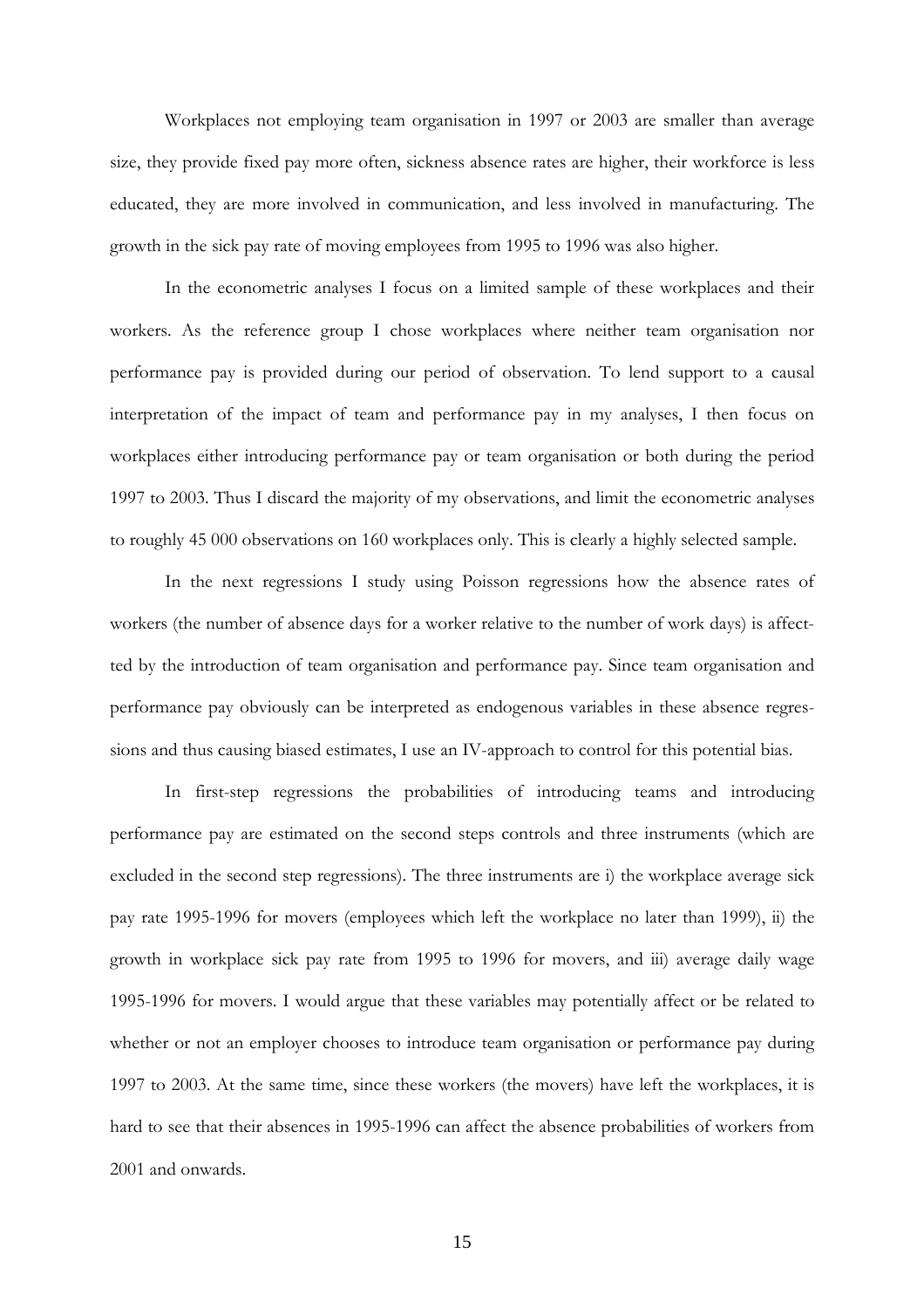Tables A1-A3 present the first-step regressions. We estimate and predict the probability of introducing team or performance pay based on logistic regressions. However, since there is no well-established practice of presenting information on instruments in non-linear regressions, Table A1 presents such figures if linear IV-regressions (linear probability models) were used instead (see discussion in Dagenais (1999)). Table A1 presents the estimates associated with the instruments, as well as the F-value of a test for the strength of the instruments and the P-values of Hansen over-identification test. Table A1 shows that the over-identification test is satisfied (on a 10-percent level), and that in this linearly case, the instruments perform satisfying in case of introduction of teams. For performance pay, the instruments should ideally be stronger (a Fvalue over 10 is a rule of thumb), particularly when we add controls for industry and wages.

Table A2 then presents the corresponding logistic regressions which are used for predicting the probabilities, while Table A3 presents logistic regressions of the probabilities of introducing different kinds of performance pay. I am able to differentiate between individual incentive schemes and team-based incentive schemes. The same set of instruments as before is used, and this works as expected for team-based incentives. However, for individual incentive scheme the sick pay rate instruments did not have any explanatory power and thus is dropped. Instead I introduce a cross-term expressing the ratio of movers times mover's average daily wage, which strongly affects the probability of introducing individual-based incentive pay.

Finally, note that albeit it would be nice that the instruments have a causal impact on the variables that are instrumented, this is not necessary. The important trait is that these are strongly correlated with the variables that are instrumented and that they are uncorrelated with the absences rates in the second step. This I argue is satisfied.

 Table 2 presents the results of the Poisson regressions of absence rates on team and performance pay indicators and controls. In all regressions I control for year dummies, woman, years of education, fulltime worker, experience (and squared), seniority (and squared), workforce size and an intercept, and log total number of work days is used as offset in all regressions. Since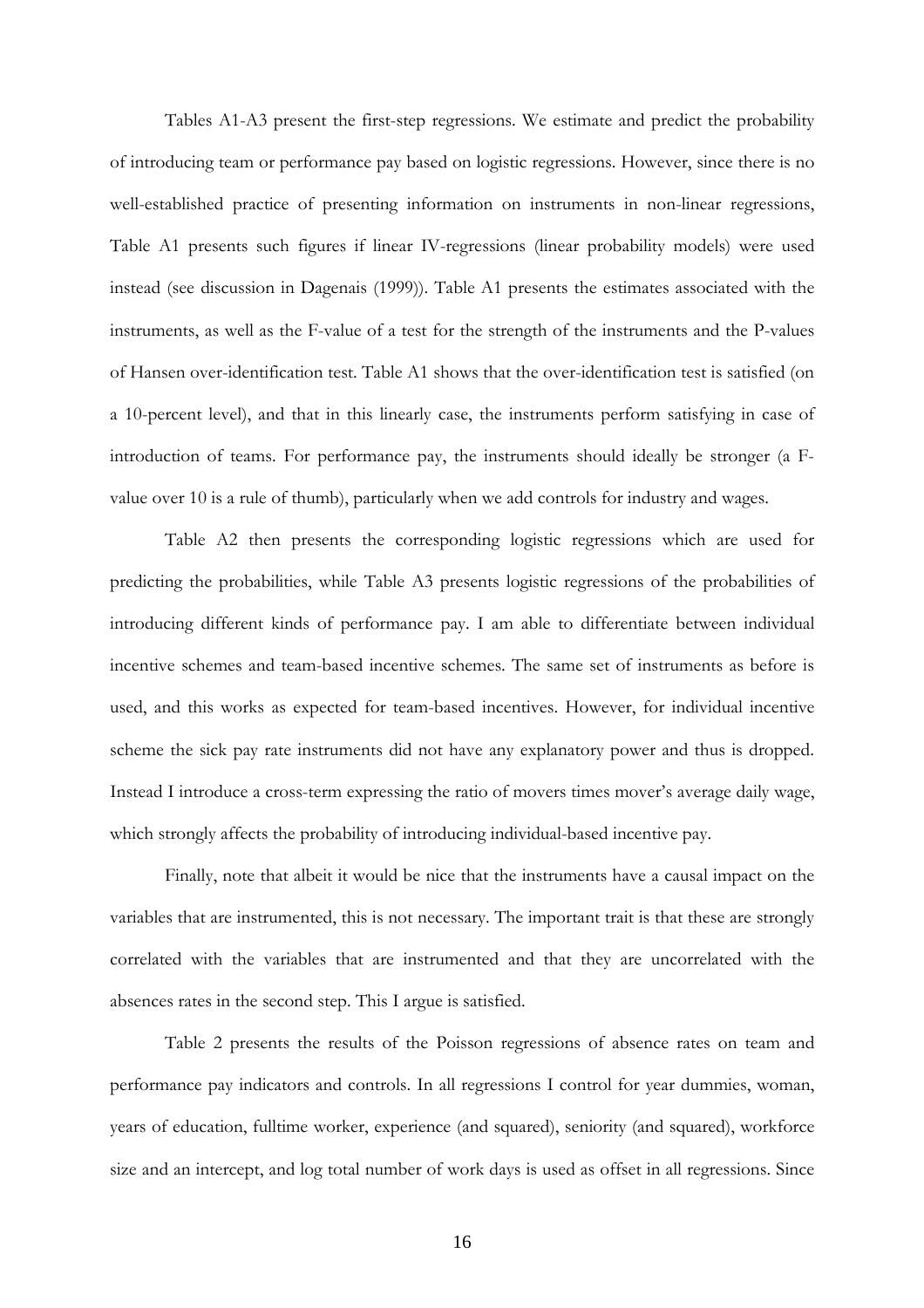information on teams and performance can be considered workplace-specific, all standard errors are adjusted for clustering at the workplace level.

## [ Insert Table 2 around here ]

In Model 1 only the dummy for introduced team is introduced. This reveals a strong negative correlation with absences. Then in Model 2 I add performance pay, and we see that team and performance pay are strongly associated with lower absence rates.

In Model 3 I repeat the analysis of Model 2, but enter the predicted probabilities instead. This causes qualitatively important changes. If the predicted probability of introducing teams increases, we no longer observe any significant impact on the absence rates, and the point estimate is even positive. For performance pay we still observe a strong and highly significant negative impact on the absence rates. In Model 4 I add rough controls for industry (basically 4 dummies), and this only enforce the results of Model 3. Model 5 then explores the possibility that what matters is the provision of both performance and team organisation, but no empirical evidence is found suggesting that such a cross-effect is of any importance.

In Model 6 I finally add control for workers wages, and any significant impact associated with performance pay disappears. Thus performance pay only works through the provision of wages, and when the importance of wages is controlled, performance pay has no additional effect. However, what is striking, is that conditioned on wages, we observe a positive and significant impact on the absence rate of introducing team organisation.

In a survey on the literature of productivity and firm based incentives, Prendergast (1999:41) argues that team incentives reduce the effort of the most able and possibly increase the effort provision of the least able, or alternatively, that the most able workers leave the firm providing team incentives on behalf of getting jobs in firms providing individual performance pay. This, however, contrast team- versus individual-incentives, and does not reveal worker preferences for teamwork and not teamwork. On the other hand, Barton et al.(2003) show that high productivity workers prefer team-work, while the opposite is true for low-productivity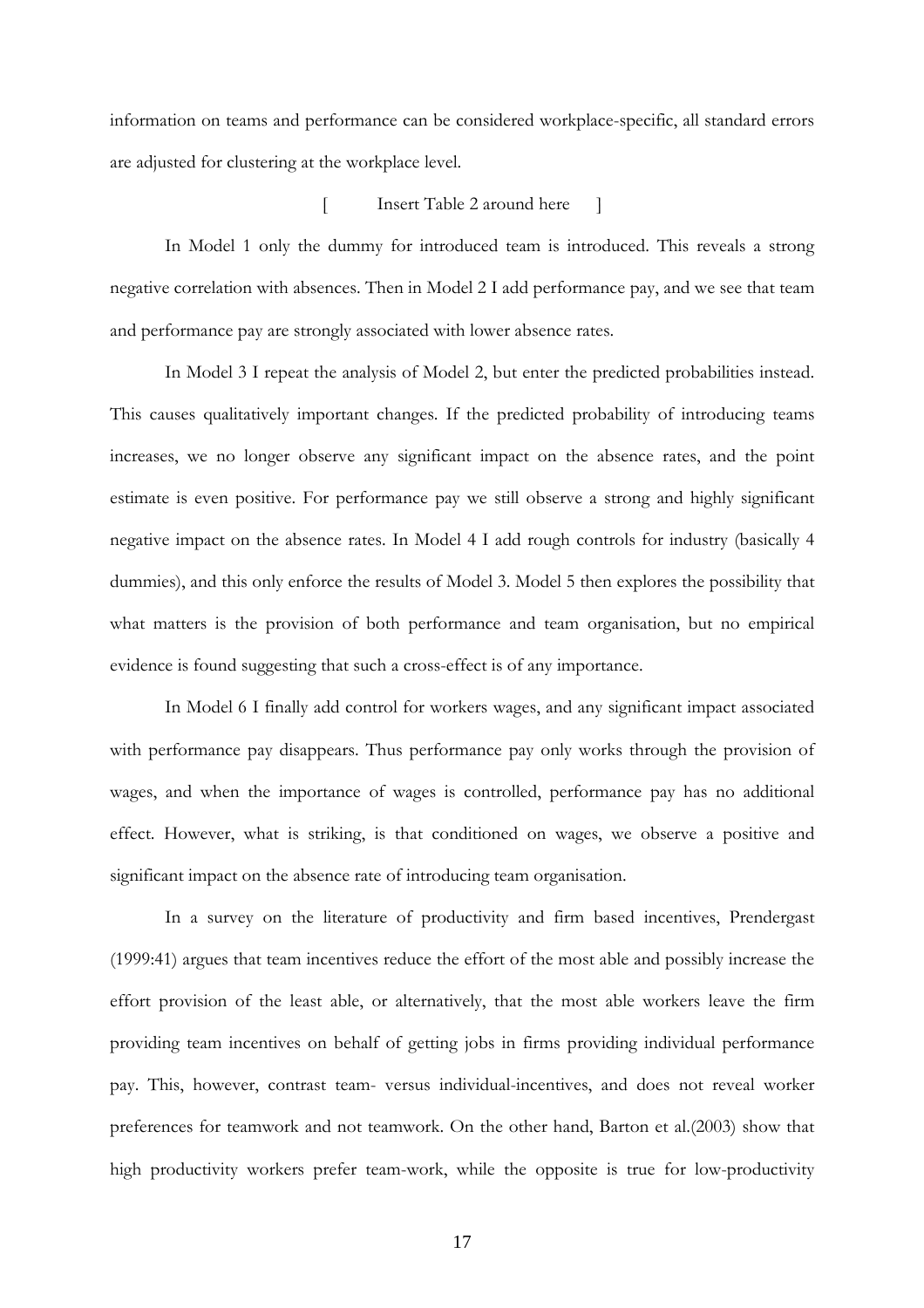workers. The results of Table 2 can be interpreted as if the introduction of team production affects the workforce composition w.r.t. health and ability. When team organisation is introduced only healthier workers or more able workers stay (on the margin). Since we are not able to control health/ability in the regressions, the parameter associated with the team dummy becomes strongly negative. However, this is really caused by an omitted variable bias, following the omission of health/ability. When we instrument or add daily wage as a control, particularly since wages can be assumed to be strongly correlated with ability, we eliminates the bias caused by this omission, and find that given control for ability (wages) the free-riding possibilities provided by team work actually increases absences.

In these analyses we did not take into account that the way performance pay is implemented, can be of importance for worker absence behaviour. We know from the literature on wages and the provision of incentives, that individual and team-incentive mechanisms affect workers differently. Is this the case for worker absences as well? To address this issue we repeat several of Table 2's regressions, but differentiate between team incentives and personal incentive schemes. The results are presented in Table 3.

#### [ Insert Table 3 around here ]

In Model 1 we add dummies for the introduction of team incentive pay or individual performance pay and the dummy for introduction of team organisation. While the point estimate is negative, individual performance pay does not correlate significantly with workers' absence rates. Both team organisation and team-based incentive pay, however, are clearly associated with lower absence rates. Next in Model 2 we add controls for industry, and team organisation becomes insignificant (albeit a negative point estimate). Thus the lower absence rates associated with team organisation is related how team organisation and absences vary between industries.

 In Model 3 I instrument team and the performance pay measures. Once again we see that increased predicted probability of introducing team organisation has little impact on workers' absence behaviour. However, both the predicted probabilities of introducing team-incentives or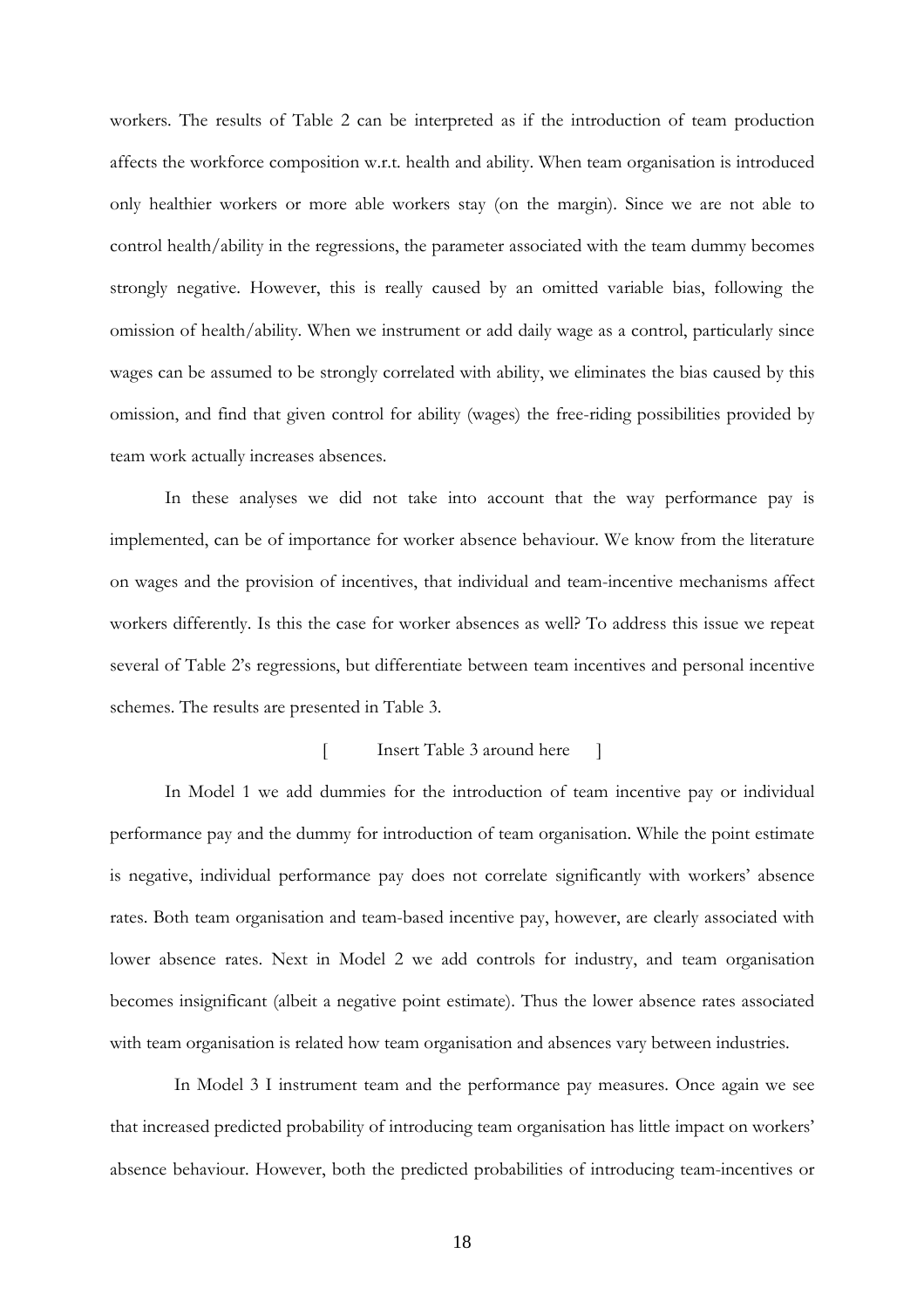personal incentives are strongly associated with reduced absence rates. Finally, by controlling away the importance of wages in Model 4, we show that the different performance pay mechanisms have no additional impact on absences in excess of wages.

# **6. How is the workers' sickness absences affected by how sensitive pay is to performance?**

Does it matter for workers' sickness behaviour if pay is highly sensitive to performance or not? For our different categories of performance pay (profit sharing, individual bonus, group bonus, piece rate and so on) we know the average rate of the pay that is sensitive to performance, thus we can derive three measures capturing how sensitive wages are to performance: i) average rate, ii) average rate for individual incentive pay, iii) average rate for team-based incentive pay. If we focus on the workplaces providing performance pay, we see that in most workplaces the bonus elements (regardless whether they are individual- or team-related) comprise less than 30 percent of total pay, and that in most workplaces the performance pay elements only constitute a small part of total pay. Figure 1 shows the kernel density estimates of the distribution of workplace pay-performance rates (i.e., the usual rate of performance pay relative to total pay).

[ Insert Figure 1 around here ]

Then we run Poisson-regressions of the number of lost work days on these payperformance sensitiveness measures. Table 4 presents the results.

[ Insert Table 4 around here ]

In Model 1 we only incorporate the workplace average pay-performance rate, which measures zero if performance pay is not in use. This reveals no significant impact on the absence rate. A squared term is incorporated into Model 2. This reveals that the pay-performance rate reduces the sickness absence rate for small pay-performance values, but this negative impact diminishes, and for values above 40 percent appears to increases the absence rates. However, we know that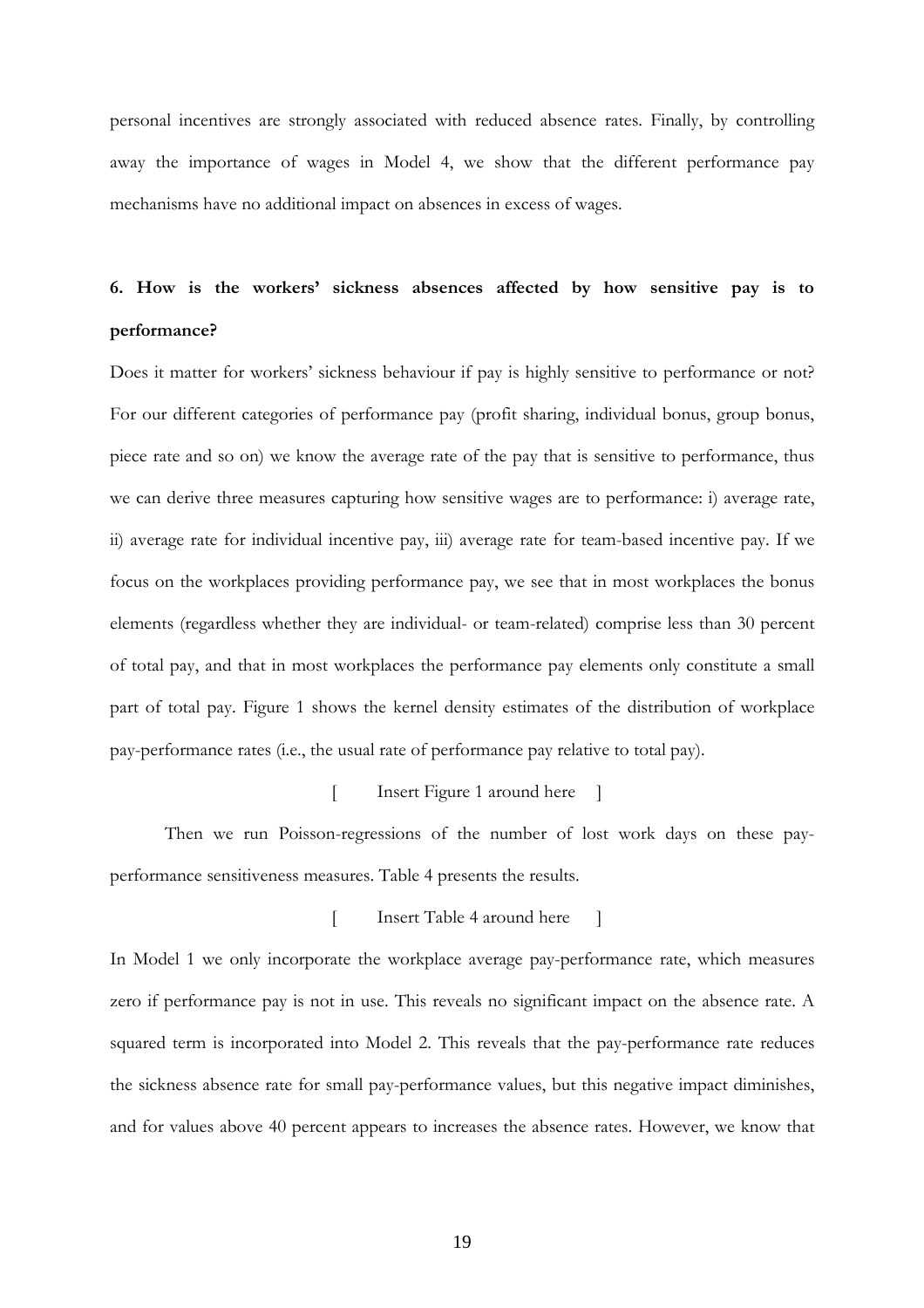the number of workplaces relying heavily on performance pay is few, and this positive "effect" really follows from our modelling approach.

Models 3 and 4 study team-incentives and individual incentives similarly to models 1 and 2. For individual incentives we observe the same diminishing impact as reported under Model 2. For team-based incentives we find no significant impact, although the point estimates indicate a diminishing impact. In Model 5 we replace the team-incentive rates with a dummy for the provision of team incentives, and this reduces absence rates significantly. Finally, in Model 6 we add controls for 2-digit industry and wages, and this completely removes any impact from individual-incentives and teams, and we are left with the result that the provision of team-based incentives reduces the sickness absence rate of workplaces.

# **7. How is the workers' sickness absences affected by pay under team organisation and performance pay?**

In this section we address how sensitive workers absence behaviour is to pay under different pay and work organisation regimes. The empirical prediction from Section 2 implied that  $da^{*Fixed-team}/dW < da^{*Fixed-non-team}/dW < 0$  but that  $da^{*PP-non-team}/dW < a^{*PP-team}/dW$ . The empirical approach is simple, we run conditional Poisson regressions controlling away fixed job effects and time-varying controls as seniority squared, experience squared, being a fulltime worker, and even years of education (which may vary if workers change their educational qualification). The key variables are the job-specific daily wage, and this crossed with different dummies for team and pay schemes. The reference case is neither introduction of teams nor performance pay, and this is captured by the parameter associated with the daily wage only. In one of the regressions we keep log total number of work days as an offset variable (Model 1), but in most cases we estimate this impact as well. This is done so we are able to correct the standard errors for clustering at the workplace level (but not in Model 1). What do we find? Table 5 presents the results.

[ Insert Table 5 around here ]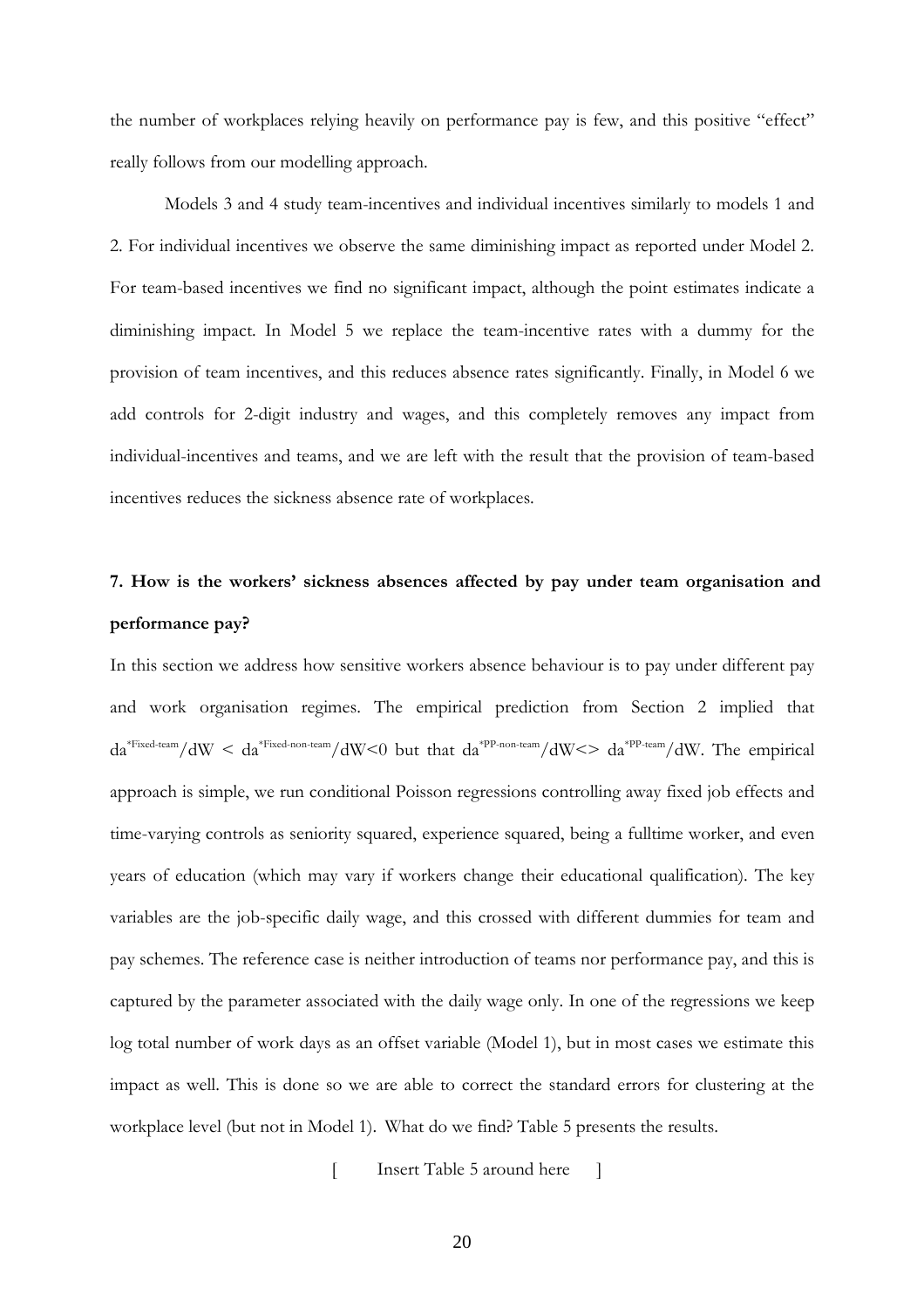Model 1 reveals strongly negative relationship between wages and absence under fixed pay and no team organisation. However, absences are even more sensitive to wages if team organisation is introduced (and not performance pay) or if performance pay is introduced (but not teams). Only in the case of introducing both performance pay and teams do we find a weaker relationship between wages and absences than the reference case. In Model 2 we repeat the analysis, but estimate the parameter associated with log number of work day, and adjust the standard errors for workplace level clustering. As is seen in Table 4, this caused negligible differences compared to the estimates of Model 1. Thus our results largely confirm our expectations, at least with one exception. Given the results of Section 2, we expected that absences should be less sensitive to wages under performance pay with non-team production than our reference.

 In models 3 and 4 these analyses are repeated, while we differentiate between team-and personal-incentive pay. This highlights once again important differences between team organisation and incentives. For the reference case and for team organisation but not performance pay we observe small changes. However, absences become less sensitive than the reference case if both team organisation and team incentives are introduced. The same is true for team organisation and personal incentives. On the other hand, introducing team-incentive pay does not only alter absences sensitiveness to wages compared to the reference case. Introducing individual but not team incentives, strongly increases the negative relationship between absences and wages.

# **7. Conclusion**

Performance pay is on the rise in Norway, while changes in payment methods occur increasingly internationally. Team organising is equally prevalent in most modern economies. At the same time we know that the costs of sickness absences constitute a heavy burden on private businesses and public-finances alike, and that these costs have not diminished over time. This begs the question how performance pay and team-work organising affect workers' sickness absences.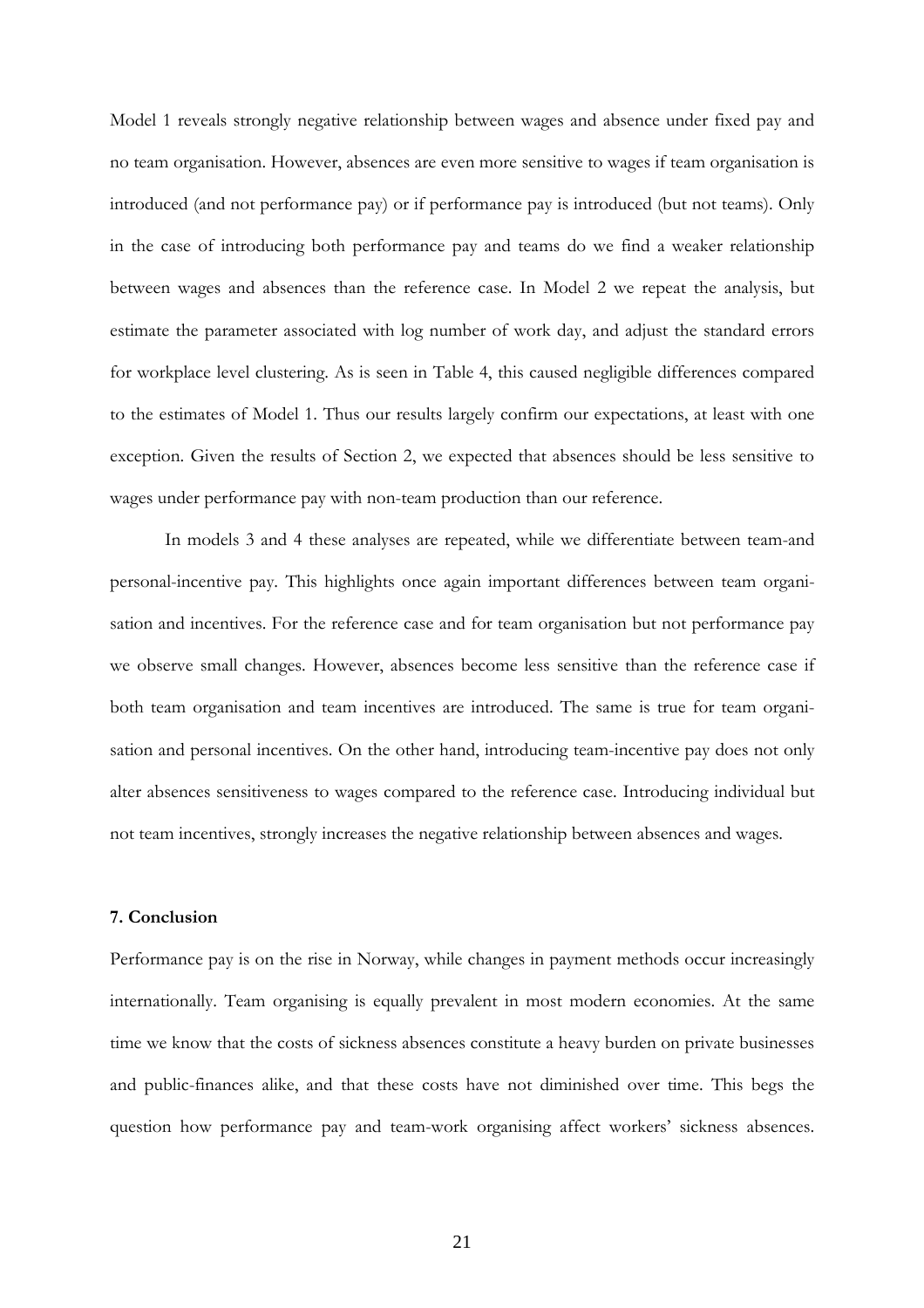Could it be that the flip-side of the productivity- and wage-enhancing effects of performance pay and team-work organising, is increased sickness absence?

In this study we have looked more closely on the implications of performance pay incorporated into Heywood and Jirjahn's model of team-production vs. non-team production. The original model predicted that higher monitoring among team-production firms should cause lower absence rates among team-production firms than among non-team production firms, this may not be true under performance pay. Empirically we identified no significant causal impact of team work on workers' absence behaviour, but strong sickness absence seems to reduce the impact of introducing performance pay. Thus, while Heywood and Jirjahn (2004) observed a negative correlation between absences and team work, no attempt was made to causally identify the impact of team work on absences.

Our findings, with similar "raw" correlation, imply that healthier and more able-bodied individuals prefer team work, thus causing a negative correlation. When one controls for this selection, this negative correlation disappears and even becomes positive. Finally, we have seen that wages affect absences differently depending on team organisation and performance pay. As indicated by Heywood and Jirjahn (2004), higher wages reduce the absence rates more strongly under team work than under non-team work conditioned on fixed pay. Empirically we find that performance pay in non-team work organisations yields similar negative relationship between absences and wages as team work with fixed pay. However, the joint introduction of performance pay and team work causes this negative relationship to weaken, since there is a diminishing worker utility of wages, and a higher wage implicitly implies that workers are more likely to have received the bonus and enough workers are present so production commenced.

 Do our results imply that team work and performance pay qualitatively change workers' sickness absence behaviour? The average sickness absence rate for non-team workplaces providing fixed pay is 8.1 percent. The similar rate for workplaces providing performance pay or team work is 6.4. The difference implies a 20 percent drop in sickness absence rates. A reduction in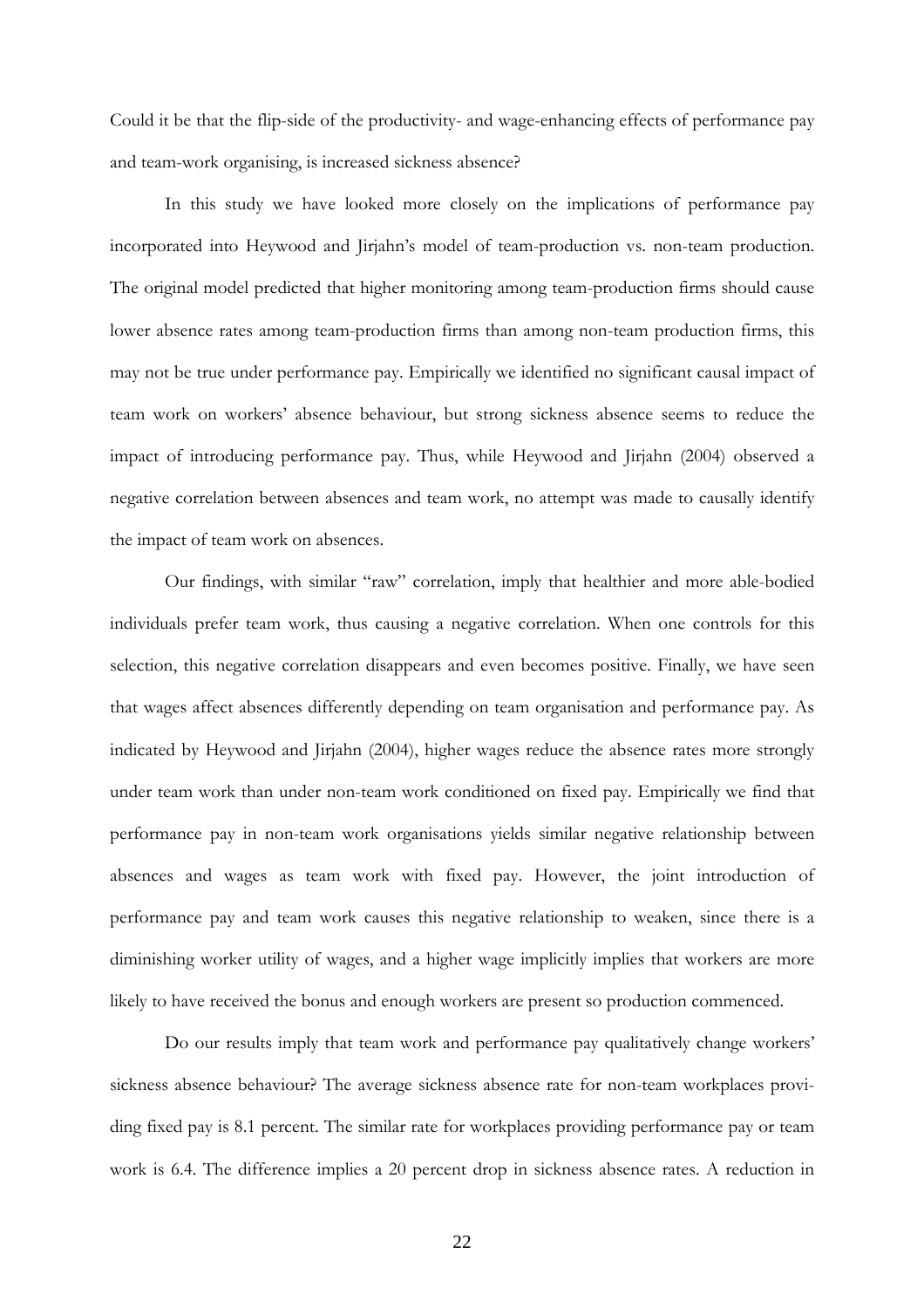absence rates of this magnitude has to be defined as considerable. The predicted impact of performance pay is even stronger. 1 percentage point increase in the predicted probability of introducing performance pay decreases the absence rate by close to 1 percent. If all workers were employed under performance pay, our estimates would imply a drop in the absence rate of 65 percent. This reduction in the absence rate is not the result of workers becoming healthier, but occurs because under performance pay workers and firms share the costs of sickness absence. If rising public costs associated with sickness absence is an issue, a lesson or a policy implication to be drawn from this study would be that public authorities should endorse the introduction of performance pay.

#### **Literature**

- Alchian ,A. and H. Demsetz (1972). "Production Costs, Information and Economic Organization." *American Economic Review*, 62: 207 – 218.
- Bandiera, O., I. Barankay and I. Rasul (2005. "Social Preferences and the Response to Incentives: Evidence from Personnel Data." *Quarterly Journal of Economics*, 120: 917 – 962.
- Barmby, T.A., M. G. Ercolani, and J. G. Treble (2002). "Sickness Absence: An International Comparison." *Economic Journal*, 112: F315 – F331.
- Barmby, T.A., C. Orme, and J. Treble (1995). "Worker Absence Histories: A Panel Data Study." *Labour Economics*, 2: 53 – 65.
- Barmby, T.A., J. Sessions, and J. Treble (1994). "Absenteeism, Efficiency Wages and Shirking." *Scandinavian Journal of Economics*, 96: 561 – 566.
- Barth, E., B. Bratsberg , T. Hægeland and O. Raaum (2008a). "Who pays for performance?". *International Journal of Manpower*, 29: 8 – 29.
- Barth, E., B. Bratsberg , T. Hægeland and O. Raaum (2008b). Performance Pay and Within-Firm Wage Inequality. Discussion Paper No 535. SSB.
- Barton, H. H., J.A. Nickerson and O. Hideo (2003). "Team Incentives and Worker Heterogneity: An Empirical Analysis of the Impact of Teams on productivity and Participation." *Journal of Political Economy*, 111: 465 – 497.
- Bénabou, R. and J. Tirole (2003). "Intrinsic and Extrinsic Motivation." *Review of Economic Studies*, 70: 489 – 520.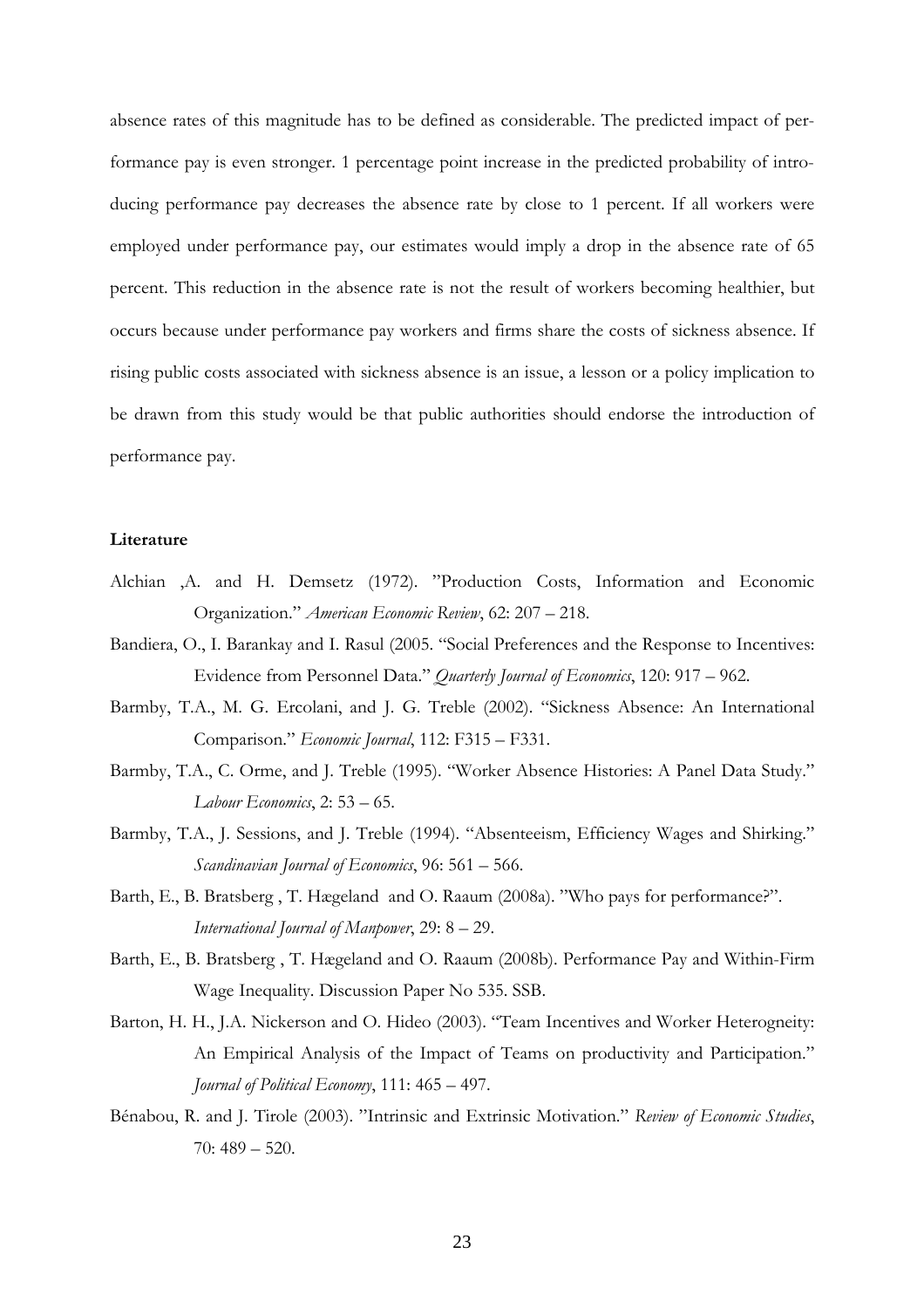- Brown, S., F. Fakhfakh and J.G. Sessions (1999). "Absenteeism and Employee Sharing: An Empirical Analysis based in French Panel Data, 1981 – 1991." *Industrial and Labor Relation Review*, 52: 234 – 251.
- Brown, M. and J. S. Heywood (eds.)(2002). *Paying for Performance: An International Comparison*. Armonk, NY: M. E. Sharpe.
- Cameron, A. C. and P. K. Trivedi (2005). *Microeconometrics*, (Cambridge: Cambridge University Press, 2005).
- Dagenais, M.G. (1999). "Inconsistency of a proposed nonlinear instrumental variables estimator for probit and logit models with endogenous regressors." *Economic Letters*, 63: 19 – 21.
- Deci, E. (1975). *Intrinsic Motivation*. New York: Plenum Press.
- Duncan, G.J., and B. Holmlund (1983). "Was Adam Smith Right after All? Another Test of the Theory of Compensating Wage Differentials." *Journal of Labor Economics*, 1: 366–379.
- Ellemers, N., D. De Gilder and S.A. Haslam (2004). "Motivating individuals and groups at work: A social identity perspective on leadership and group performance." *Academy of Management Review,* 29: 459-478.
- Engström, P. and B. Holmlund (2007). "Worker Absenteeism in Search Equilbrium." *Scandinavian Journal of Economics*, 109: 439 – 467.
- Ferrie, J. E. (2001). "Is job insecurity harmful to health?" *Journal of the Royal Society of Medicine* 94:71- 76.
- Hassink, W. and P. Koning (2009). "Do Financial Bonuses Reduce Employee Absenteeism? Evidence from a Lottery." *Industrial & Labor Relations Review*, 62: 327 – 342.
- Henrekson, M. and M. Persson (2004). "The Effects on Sick Leave of Changes in the Sickness Insurance System." *Journal of Labor Economics*, 22: 87 – 113.
- Heywood, J.S. and U. Jirjahn (2004). "Teams, Teamwork and Absence." *Scandinavian Journal of Economics*, 106: 765 – 782.
- Holmstrom, B. (1982). "Moral Hazard in Teams." *Bell Journal of Economics*, 13: 324 340.
- Holth, B. A. (2003). Arbeids- og bedriftsundersøkelsen 2003. NOT 2003/66. Statistics Norway.
- Johansson, P. and M. Palme (1996). "Do Economic Incentives Affect Work Absence? Empirical Evidence Using Swedish Micro Data." *Journal of Public Economics*, 59: 195 – 218.
- Johansson, P. and M. Palme (2002). "Assessing the Effect of Public Policy on Worker Absenteeism." *Journal of Human Resources*, 37: 381 – 409.
- Kandel, E. and E. Lazear (1992). "Peer Preesure and Partnerships." *Journal of Political Economy*, 100: 801 – 817.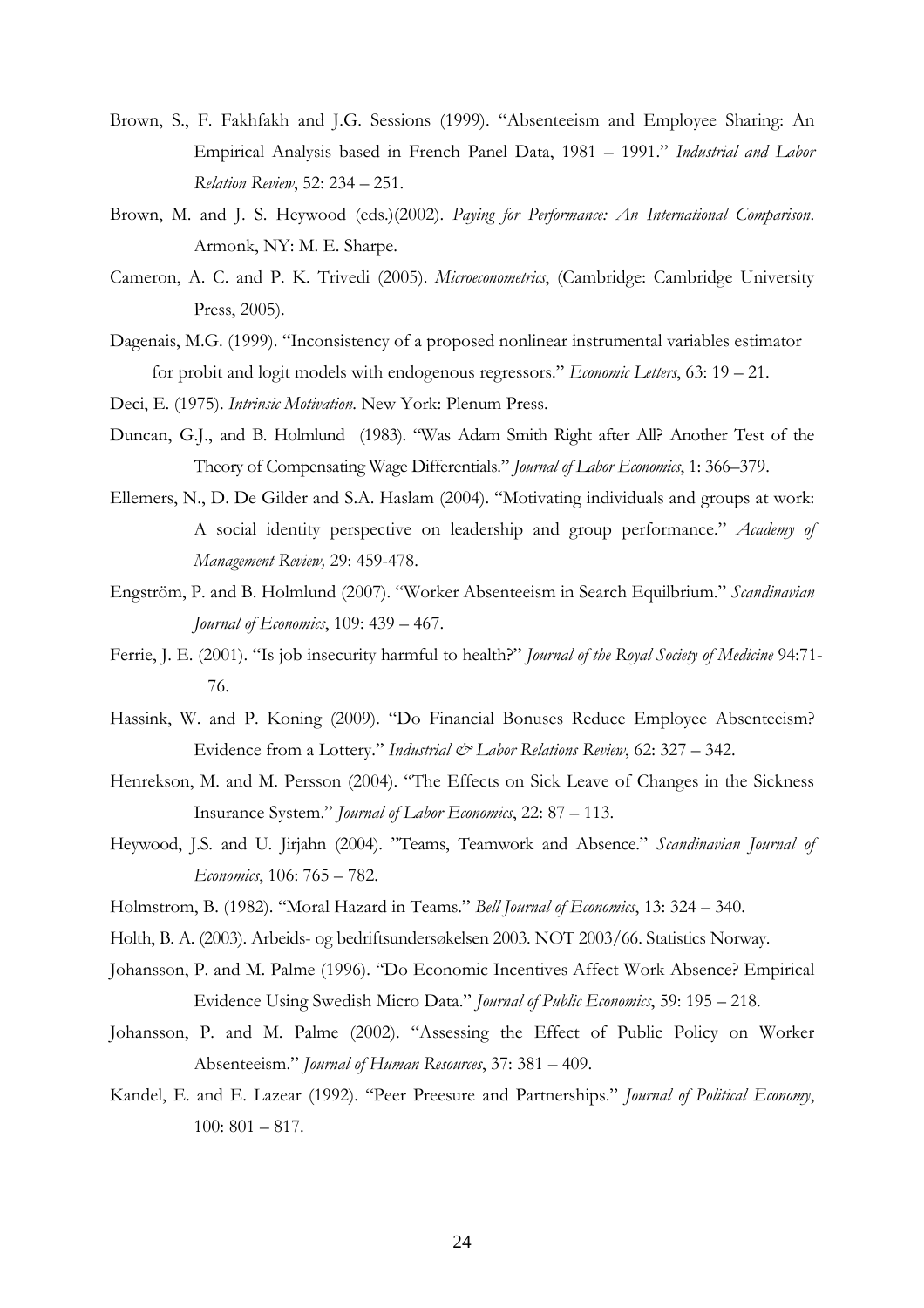- Kivimäki,M.; J.Vahtera; M. Elovainio; J.Pentti; and M.Virtanen (2003). "Human costs of organizational downsizing: Comparing health trends between leavers and stayers." *American Journal of Community Psychology* 32: 57-64
- Kremer, M. (1993). "The 'O-Ring' Theory of Economic Development." *Quarterly Journal of Economics*, 108: 551 – 575.
- Kuvaas, B. (2006). "Work performance, affective commitment, and work motivation: the roles of pay administration and pay level." *Journal of Organizational Behavior*, 27: 365 – 385.
- Lazear, E. (2000). "Performance Pay and Productivity." *American Economic Review*, 90:1346 1361.
- Nicholson, S., M.V. Pauly, D. Polsky, C. Sharda, and H. Szrek (2006). "Measuring the Effects of Work Loss on the Productivity with Team Production." *Health Economics*, 15: 111 – 123.
- Ose, S. O. (2005). "Working conditions, compensation and absenteeism." *Journal of Health Economics*, 24: 161-188.
- Parent, D. (1999). "Method of Pay and Earnings: A Longitudinal Analysis." *Industrial & Labor Relations Review*, 53: 71 – 86.
- Pouliakas, K. and N. Theodoropoulos (2009). Variety of Performance Pay and Firm Performance: Effect of Financial Incentives on Worker Absence and Productivity. Manuscript.
- Prendergast, C. (1999). "The Provision of Incentives in Firms." *Journal of Economic Literature*, 37: 7 – 63.
- Quinlan, M.; C. Mayhew and P. Bohle (2001). "The global expansion of precarious employment, work disorganization, and consequences for occupational health: A review of recent research." *International Journal of Health Services* 31: 335-414.
- Røed, K. and E. Fevang (2007). "Organizational Change, Absenteeism, and Welfare Dependency." *Journal of Human Resources* , 42: 156-193
- Shearer, B. (2004). "Piece Rates, Fixed Wages and Incentives: Evidence from a Field Experiment." *Review of Economic Studies*, 71: 513 – 534.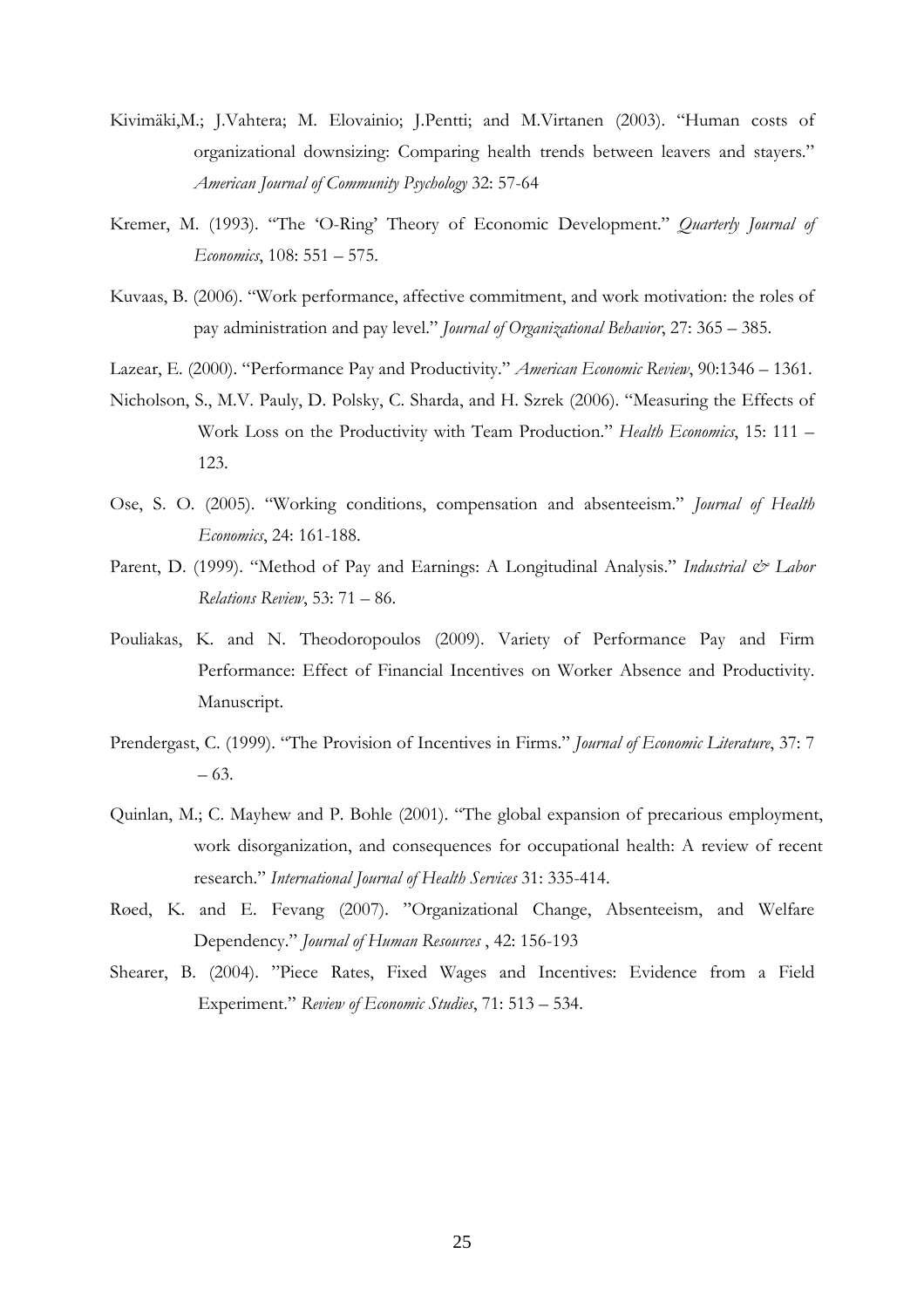| <b>F</b> able T Descriptive statistics $-1$ (will no patter workplaces and their jobs from 2000 to 2007. | All    | No             | Introduce      | Teams          | Dismantle      |
|----------------------------------------------------------------------------------------------------------|--------|----------------|----------------|----------------|----------------|
|                                                                                                          |        |                |                |                |                |
|                                                                                                          |        | teams          | teams          |                | teams          |
| No teams                                                                                                 | 8.6    | 1              | $\overline{0}$ | $\theta$       | $\overline{0}$ |
| Introduce teams                                                                                          | 18.1   | $\theta$       | 1              | $\theta$       | $\theta$       |
| Teams                                                                                                    | 61.8   | $\overline{0}$ | $\Omega$       | $\mathbf{1}$   | $\overline{0}$ |
| Dismantle teams                                                                                          | 11.5   | $\overline{0}$ | $\Omega$       | $\overline{0}$ | $\mathbf{1}$   |
| No performance pay                                                                                       | 28.5   | 46.0           | 26.8           | 24.9           | 37.4           |
| Introduce performance pay                                                                                | 17.8   | 12.3           | 19.2           | 17.9           | 19.3           |
| Performance pay                                                                                          | 31.5   | 17.2           | 30.4           | 35.4           | 20.4           |
| Drop performance pay                                                                                     | 21.8   | 20.3           | 23.6           | 21.8           | 22.9           |
| Sickness absence days/work days                                                                          | 0.060  | 0.069          | 0.059          | 0.059          | 0.061          |
| Sickness absence days/work days-Intro.PP                                                                 | 0.054  | 0.076          | 0.053          | 0.053          | 0.049          |
| Sickness absence days/work days-Fixed pay                                                                | 0.066  | 0.081          | 0.070          | 0.061          | 0.069          |
| Daily wage                                                                                               | 918.0  | 690.4          | 885.3          | 982.2          | 795.1          |
| Years of education                                                                                       | 3.2    | 2.7            | 3.1            | 3.4            | 2.9            |
| Workplace size                                                                                           | 448.4  | 236.4          | 309.8          | 544.7          | 307.0          |
| Workplace sick pay rate 1995-96-Movers                                                                   | 7.1    | 6.3            | 7.0            | 6.3            | 12.1           |
| Workplace sick pay rate 1995-96-Stayers                                                                  | 2.9    | 3.0            | 2.9            | 2.8            | 3.2            |
| Workplace growth sick pay rate 1995-96-Movers                                                            | $-0.3$ | 0.8            | 0.3            | 1.0            | $-8.8$         |
| Workplace growth sick pay rate 1995-96-Stayers                                                           | 0.2    | 0.9            | 0.3            | $0.0\,$        | 0.3            |
| Workplace daily wage-Movers                                                                              | 621.1  | 433.9          | 592.7          | 675.5          | 519.8          |
| Workplace daily wage-Stayers                                                                             | 697.8  | 560.2          | 676.7          | 740.7          | 606.4          |
| Manufacturing                                                                                            | 51.0   | 21.1           | 53.3           | 53.0           | 58.6           |
| Power                                                                                                    | 0.7    | $\overline{0}$ | 1.5            | 0.7            | $\theta$       |
| Trade                                                                                                    | 11.8   | 25.5           | 20.1           | 7.0            | 14.3           |
| Communication                                                                                            | 6.7    | 28.2           | 5.0            | 4.7            | 4.1            |
| Construction                                                                                             | 4.4    | 2.4            | 2.1            | 5.7            | 2.8            |
| Service                                                                                                  | 11.0   | 7.2            | 5.3            | 14.3           | 5.0            |
| <b>Business</b>                                                                                          | 14.5   | 15.5           | 12.6           | 14.7           | 15.3           |
| The number of workplaces                                                                                 | 820    | 142            | 183            | 372            | 123            |
| The number of workers                                                                                    | 152406 | 15591          | 26821          | 92528          | 19446          |
| The number of observations                                                                               | 450852 | 38879          | 81459          | 278709         | 51805          |

Table 1 Descriptive statistics – NWERS panel workplaces and their jobs from 2000 to 2004.

Note: All rates are measured in percent. Movers denotes workers leaving the workplace before 2000, while Stayers denotes workers employed by the workplace at least year 2000 but also possibly later. Population: workers between 20 and 60 years of age (during our observation period) earning an hourly wage of at least 30 Nok and less than 3000 Nok.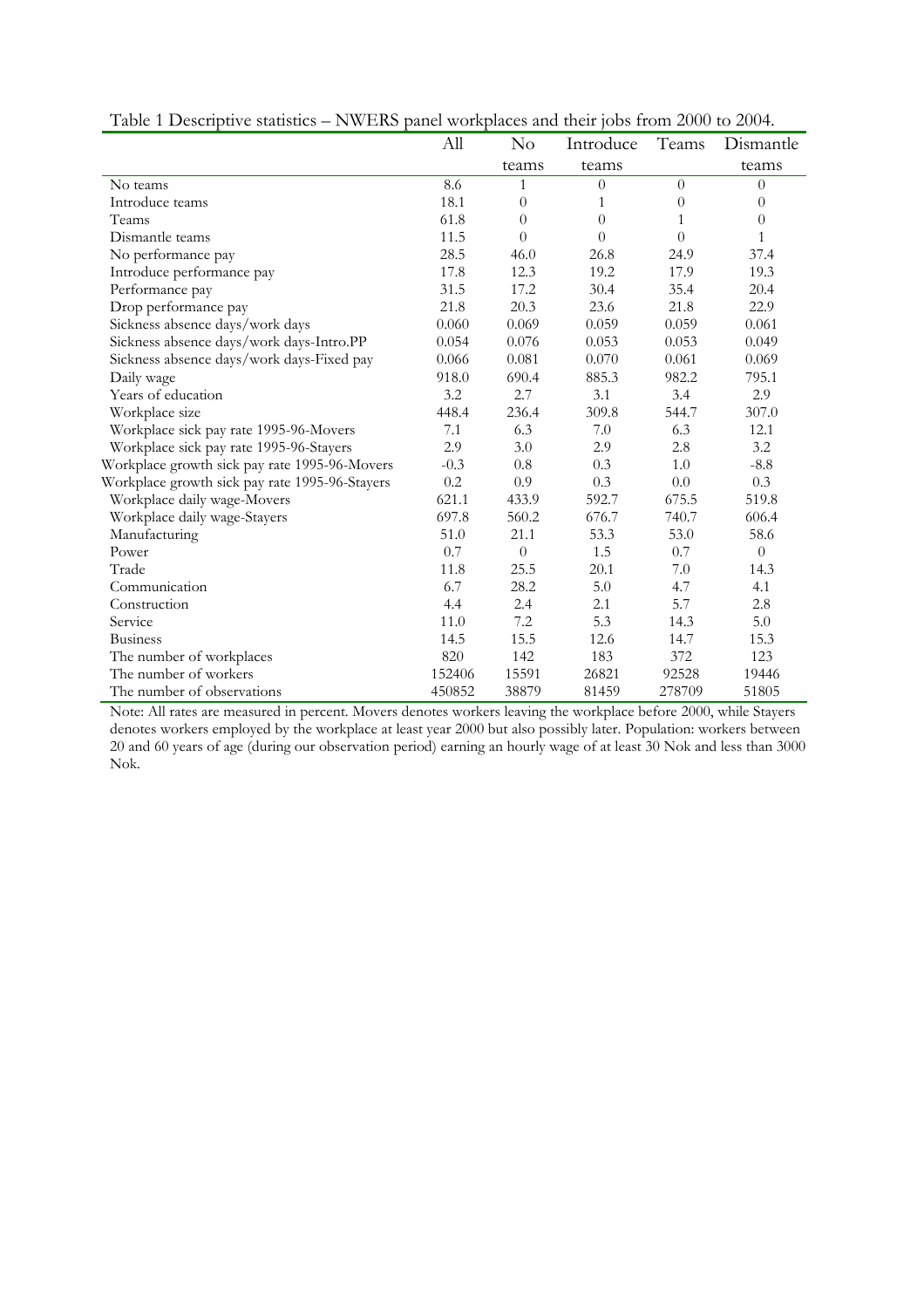|                                                                                                                   | Poisson   |                        | IV-Poisson |            | IV-Poisson |            | Poisson    |
|-------------------------------------------------------------------------------------------------------------------|-----------|------------------------|------------|------------|------------|------------|------------|
|                                                                                                                   | Model 1   | Model 2                | Model 3    | Model 4    | Model 5    | Model 6    | Model 7    |
| Introduced teams                                                                                                  | $-0.168*$ | $-0.142*$              |            |            |            |            | $-0.084$   |
|                                                                                                                   | (0.067)   | (0.063)                |            |            |            |            | (0.061)    |
| Introduced performance pay (PP)                                                                                   |           | $-0.166$ <sup>**</sup> |            |            |            |            | $-0.127**$ |
|                                                                                                                   |           | (0.061)                |            |            |            |            | (0.049)    |
| Pred. prob. intro teams                                                                                           |           |                        | 0.126      | 0.239      | 0.225      | $0.625**$  |            |
|                                                                                                                   |           |                        | (0.118)    | (0.139)    | (0.235)    | (0.171)    |            |
| Pred. prob. intro PP                                                                                              |           |                        | $-0.746**$ | $-0.936**$ | $-1.347*$  | $-0.883$   |            |
|                                                                                                                   |           |                        | (0.241)    | (0.261)    | (0.612)    | (0.510)    |            |
| Pred. prob. intro teams and PP                                                                                    |           |                        |            |            | 0.398      | 0.747      |            |
|                                                                                                                   |           |                        |            |            | (0.638)    | (0.438)    |            |
| Workplace workforce size/100                                                                                      | $0.042**$ | $0.041**$              | $0.048**$  | $0.042**$  | $0.039**$  | $0.051**$  | $0.039**$  |
|                                                                                                                   | (0.009)   | (0.007)                | (0.008)    | (0.009)    | (0.009)    | (0.009)    | (0.008)    |
| Daily wage/ $100$                                                                                                 |           |                        |            |            |            | $-0.239**$ | $-0.245**$ |
|                                                                                                                   |           |                        |            |            |            | (0.026)    | (0.100)    |
| + log total work days as offset                                                                                   | Yes       | Yes                    | Yes        | Yes        | Yes        | Yes        | Yes        |
| + controls for industry (4 dummies)                                                                               |           |                        |            | Yes        | Yes        | Yes        |            |
| + controls for industry (2-digit SIC)                                                                             |           |                        |            |            |            |            | Yes        |
| + controls for year dummies, women, years of education, fulltime worker, experience (and squared), seniority (and |           |                        |            |            |            |            |            |
| squared) and an intercept in all regressions.                                                                     |           |                        |            |            |            |            |            |

Table 2 The impact of teams and performance pay on the number of lost work days due to sickness absence.2001-2004.

Pseudo R2 0.062 0.064 0.067 0.070 0.065 0.145 0.135 Note: 45416 observations of workers employed at workplaces neither employing teams nor performance pay, or of workers employed at workplaces introducing teams or performance pay during the period 1997 to 2003. Dependent value is the number of physician certified sick-leaves for a worker during an employment spell within a year. In models 3-6 the probabilities of introducing teams and performance pay have been estimated in a first step (see tables A1-A2. Robust standard errors presented in parentheses are adjusted for clustering at the workplace level. \*\* and \* denote 1 and 5 percent level of significance, respectively. Full regression results available from the author upon request.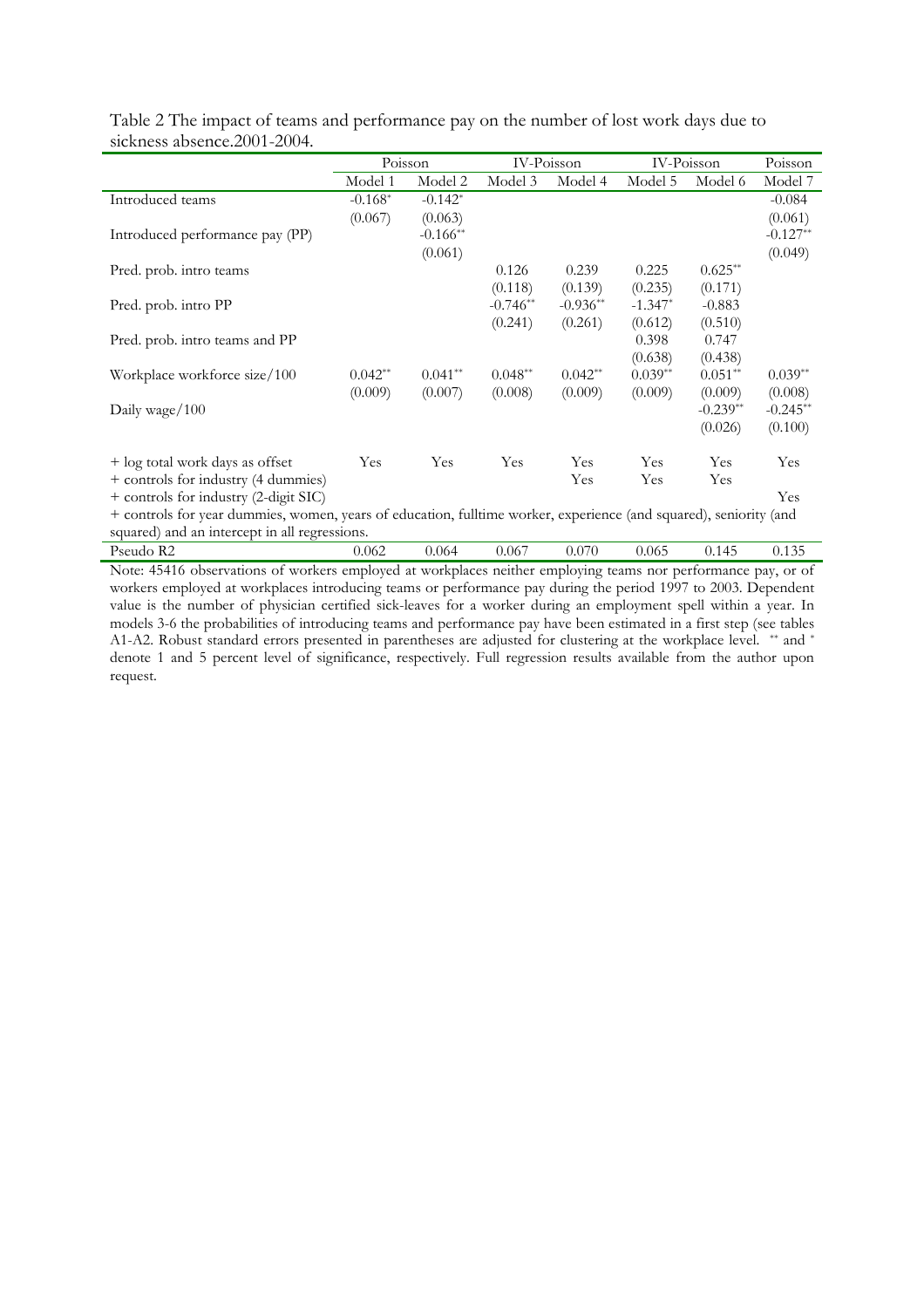|                                                                                                                   |            | Poisson                | IV-        |            | Poisson            |
|-------------------------------------------------------------------------------------------------------------------|------------|------------------------|------------|------------|--------------------|
|                                                                                                                   |            |                        | Poisson    |            |                    |
|                                                                                                                   | Model 1    | Model 2                | Model 3    | Model4     | Model <sub>5</sub> |
| Introduced teams                                                                                                  | $-0.138*$  | $-0.092$               |            |            | $-0.081$           |
|                                                                                                                   | (0.061)    | (0.063)                |            |            | (0.059)            |
| Introduced team performance pay                                                                                   | $-0.184**$ | $-0.166$ <sup>**</sup> |            |            | $-0.166**$         |
|                                                                                                                   | (0.067)    | (0.062)                |            |            | (0.059)            |
| Introduced personal performance pay                                                                               | $-0.134*$  | $-0.107$               |            |            | $-0.084$           |
|                                                                                                                   | (0.078)    | (0.077)                |            |            | (0.060)            |
| Pred. Prob. Introduced teams                                                                                      |            |                        | 0.007      | 0.022      |                    |
|                                                                                                                   |            |                        | (0.126)    | (0.052)    |                    |
| Pred. Prob. Introduced team performance pay                                                                       |            |                        | $-0.407**$ | $-0.015$   |                    |
|                                                                                                                   |            |                        | (0.204)    | (0.063)    |                    |
| Pred. Prob. Introduced personal performance pay                                                                   |            |                        | $-0.610**$ | $-0.014$   |                    |
|                                                                                                                   |            |                        | (0.229)    | (0.071)    |                    |
| Workplace workforce size/100                                                                                      | $0.042**$  | $0.034**$              | $0.035**$  | $0.042**$  | $0.039**$          |
|                                                                                                                   | (0.006)    | (0.009)                | (0.010)    | (0.009)    | (0.008)            |
| Daily wage/100                                                                                                    |            |                        |            | $-0.231**$ | $-0.225**$         |
|                                                                                                                   |            |                        |            | (0.023)    | (0.023)            |
| + log total number of work days as offset                                                                         | Yes        | Yes                    | Yes        | Yes        | Yes                |
| + controls for industry (4 dummies)                                                                               |            | Yes                    |            | Yes        |                    |
| + control for industry (2-digit SIC)                                                                              |            |                        |            |            | Yes                |
| + controls for year dummies, women, years of education, fulltime worker, experience (and squared), seniority (and |            |                        |            |            |                    |
| squared) and an intercept in all regressions.                                                                     |            |                        |            |            |                    |

Table 3 The impact of teams, team incentives and personal performance pay on the number of lost work days due to sickness absence.2001-2004. Poisson.

| $\sigma$ quated; and an interest in an regression, |      |       |       |                   |                                             |
|----------------------------------------------------|------|-------|-------|-------------------|---------------------------------------------|
| Pseudo<br>R <sub>2</sub>                           | .064 | 0.065 | 0.066 | $\sim$ $-$<br>J.U | $\Lambda$ $\Lambda$ $\Gamma$<br>-<br>J.L.J. |
|                                                    |      |       |       |                   |                                             |

Note: 45416 observations of workers employed at workplaces neither employing teams nor performance pay, or of workers employed at workplaces introducing teams or performance pay during the period 1997 to 2003. Dependent value is the number of physician certified sick-leaves for a worker during an employment spell within a year. In models 3-4 the probabilities of introducing teams and performance pay have been estimated in a first step (see tables A1-A3. Robust standard errors presented in parentheses are adjusted for clustering at the workplace level. \*\* and \* denote 1 and 5 percent level of significance, respectively. Full regression results available from the author upon request.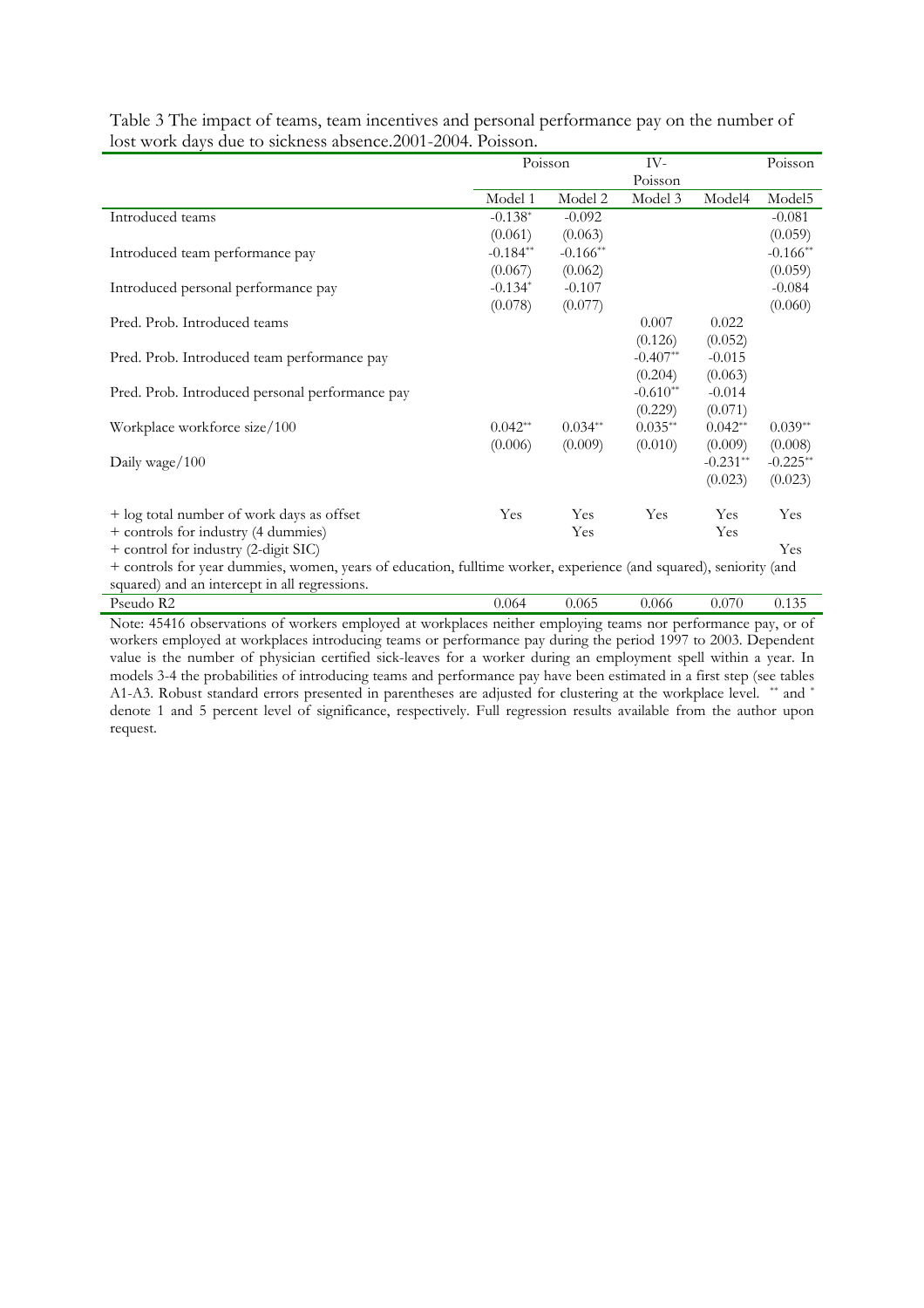|                                                                                                                   | Model 1   | Model 2    | Model 3   | Model 4    | Model 5    | Model 6    |
|-------------------------------------------------------------------------------------------------------------------|-----------|------------|-----------|------------|------------|------------|
| Introduced teams                                                                                                  | $-0.172*$ | $-0.158*$  | $-0.173*$ | $-0.155*$  | $-0.125*$  | $-0.069$   |
|                                                                                                                   | (0.069)   | (0.067)    | (0.070)   | (0.068)    | (0.062)    | (0.059)    |
| Average pay-performance rate                                                                                      | $-0.096$  | $-1.952**$ |           |            |            |            |
|                                                                                                                   | (0.222)   | (0.724)    |           |            |            |            |
| Average pay-performance rate <sup>2</sup>                                                                         |           | $0.023**$  |           |            |            |            |
|                                                                                                                   |           | (0.008)    |           |            |            |            |
| Average individual pay-performance rate                                                                           |           |            | $-0.073$  | $-1.929**$ | $-2.341**$ | $-0.710$   |
|                                                                                                                   |           |            | (0.549)   | (0.623)    | (0.585)    | (2.125)    |
| Average individual pay-performance rate <sup>2</sup>                                                              |           |            |           | $0.021**$  | $0.029**$  | 0.007      |
|                                                                                                                   |           |            |           | (0.007)    | (0.008)    | (0.146)    |
| Average team pay-performance rate                                                                                 |           |            | 0.069     | $-1.711$   |            |            |
|                                                                                                                   |           |            | (0.149)   | (1.045)    |            |            |
| Average team pay-performance rate <sup>2</sup>                                                                    |           |            |           | 0.021      |            |            |
|                                                                                                                   |           |            |           | (0.012)    |            |            |
| Introduced team incentives                                                                                        |           |            |           |            | $-0.195**$ | $-0.158**$ |
|                                                                                                                   |           |            |           |            | (0.071)    | (0.059)    |
| Workplace workforce size/100                                                                                      | $0.041**$ | $0.041**$  | $0.042**$ | $0.041**$  | $0.043**$  | $0.039**$  |
|                                                                                                                   | (0.009)   | (0.007)    | (0.008)   | (0.009)    | (0.007)    | (0.008)    |
| Daily wage/100                                                                                                    |           |            |           |            |            | $-0.227**$ |
|                                                                                                                   |           |            |           |            |            | (0.023)    |
| + log total number of work days as offset                                                                         | Yes       | Yes        | Yes       | Yes        | Yes        | Yes        |
| + controls for industry (2-digit SIC)                                                                             |           |            |           |            |            | Yes        |
| + controls for year dummies, women, years of education, fulltime worker, experience (and squared), seniority (and |           |            |           |            |            |            |
| squared) and an intercept in all regressions.                                                                     |           |            |           |            |            |            |

Table 4 The impact of teams and average pay-performance rates on the number of lost work days due to sickness absence.2001-2004. Poisson regressons

Pseudo R2 0.063 0.065 0.063 0.065 0.066 0.135 Note: 45416 observations of workers employed at workplaces neither employing teams nor performance pay, or of workers employed at workplaces introducing teams or performance pay during the period 1997 to 2003. Dependent value is the number of physician certified sick-leaves for a worker during an employment spell within a year. Robust standard errors presented in parentheses are adjusted for clustering at the workplace level. \*\* and \* denote 1 and 5 percent level of significance, respectively. Full regression results available from the author upon request.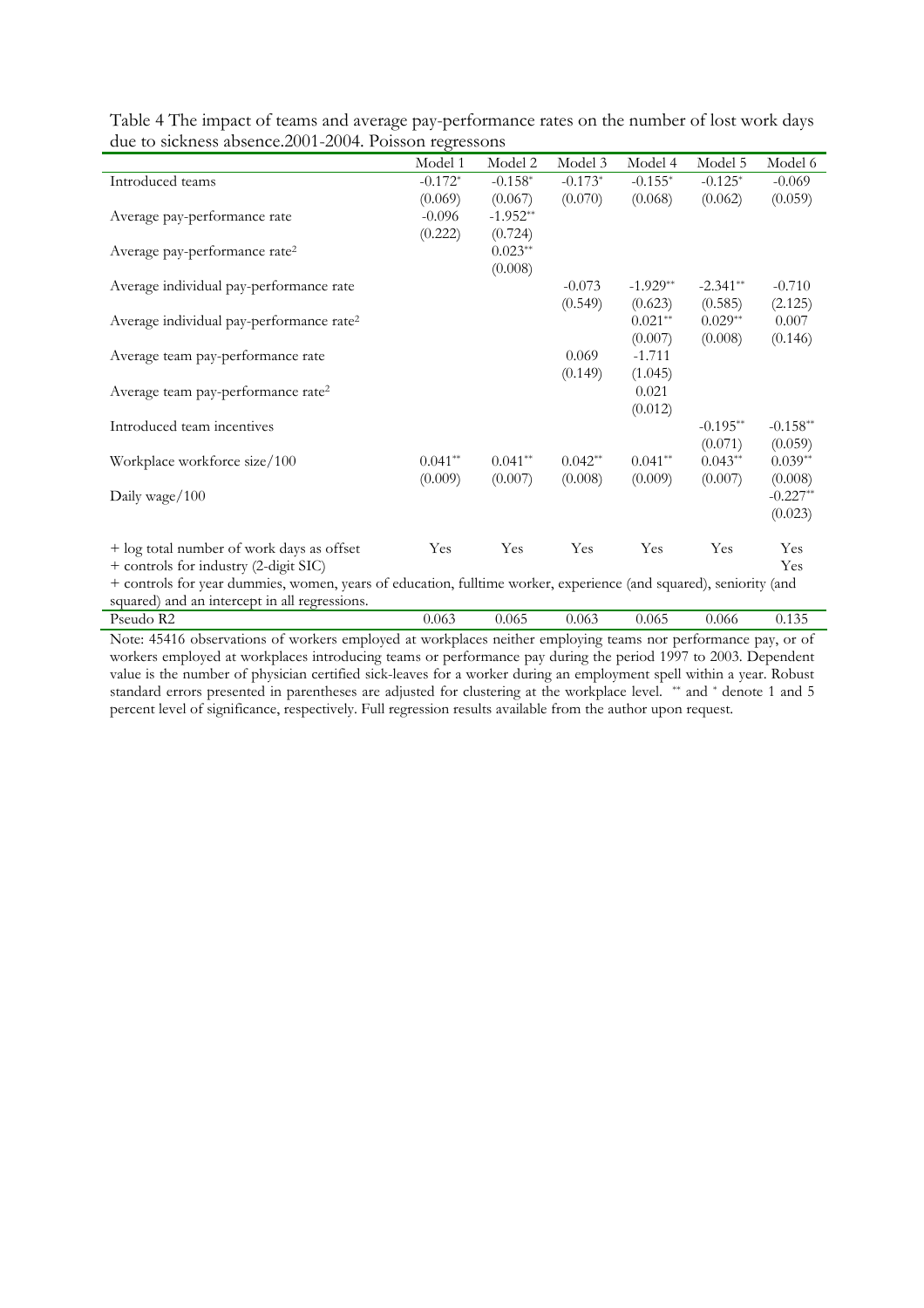| Table 5 The impact of pay on the number of lost work days due to sickness absence under team |
|----------------------------------------------------------------------------------------------|
| production, team incentive- and personal performance pay-regimes.2001-2004. Conditional      |
| Poisson (fixed job effect).                                                                  |

|                                                                 | Model 1    | Model 2    | Model 3    | Model 4    |
|-----------------------------------------------------------------|------------|------------|------------|------------|
| Daily wage/100                                                  | $-0.220**$ | $-0.223**$ | $-0.224**$ | $-0.223**$ |
|                                                                 | (0.001)    | (0.016)    | (0.016)    | (0.016)    |
| Daily wage/100 X Introduced teams, not performance pay          | $-0.062**$ | $-0.060**$ | $-0.059**$ | $-0.060**$ |
|                                                                 | (0.019)    | (0.023)    | (0.023)    | (0.023)    |
| Daily wage/100 X Introduced performance pay, not teams          | $-0.052**$ | $-0.048**$ |            |            |
|                                                                 | (0.003)    | (0.004)    |            |            |
| Daily wage /100X Introduced performance pay and teams           | $0.129**$  | $0.123**$  |            |            |
|                                                                 | (0.002)    | (0.026)    |            |            |
| Daily wage/100 X Introduced team-related performance pay, not   |            |            | 0.031      | 0.029      |
| teams                                                           |            |            | (0.052)    | (0.055)    |
| Daily wage /100X Introduced individual-related performance pay, |            |            | $-0.118*$  | $-0.120*$  |
| not teams                                                       |            |            | (0.057)    | (0.060)    |
| Daily wage/100 X Introduced team-related performance pay and    |            |            | $0.129**$  | $0.126**$  |
| teams                                                           |            |            | (0.027)    | (0.028)    |
| Daily wage /100X Introduced individual-related performance pay  |            |            | $0.106*$   | $0.100*$   |
| and teams                                                       |            |            | (0.041)    | (0.043)    |
| Daily wage/100 X Introduced individual and team-related         |            |            |            | 0.025      |
| performance pay, not teams                                      |            |            |            | (0.119)    |
| Daily wage/100 X Introduced individual-and team related         |            |            |            | 0.054      |
| performance pay, and teams                                      |            |            |            | (0.142)    |
| Log total number of work days                                   | Offset     | $0.155**$  | $0.160**$  | 0.161      |
|                                                                 |            | (0.083)    | (0.082)    | (0.083)    |

+ controls for year dummies, years of education, fulltime worker, experience (and squared), seniority (and squared), workforce size, and an intercept in all regressions.

| .<br>$\overline{\phantom{a}}$<br>$\Box$ O $\delta$<br>likelihood<br>1170<br>- - -<br>_______ |  |  |  | 309 | $\sim$ $  -$<br>- 1<br>$U.7$ .<br>$\overline{\phantom{0}}$ | $\sim$ $\sim$ $\sim$ $\sim$ $\sim$ $\sim$<br>v.,<br><b>L</b><br>__ | $\sim$<br>$\sqrt{1}$ |
|----------------------------------------------------------------------------------------------|--|--|--|-----|------------------------------------------------------------|--------------------------------------------------------------------|----------------------|
| $\mathbf{r}$<br>$\sqrt{2}$                                                                   |  |  |  |     |                                                            |                                                                    |                      |

Note: 40490 observations of workers employed at workplaces neither employing teams nor performance pay, or of workers employed at workplaces introducing teams or performance pay during the period 1997 to 2003. Dependent value is the number of physician certified sick-leaves for a worker during an employment spell within a year. Robust (not Model 1) standard errors are presented in parentheses. \*\* and \* denote 1 and 5 percent level of significance, respectively. Full regression results available from the author upon request.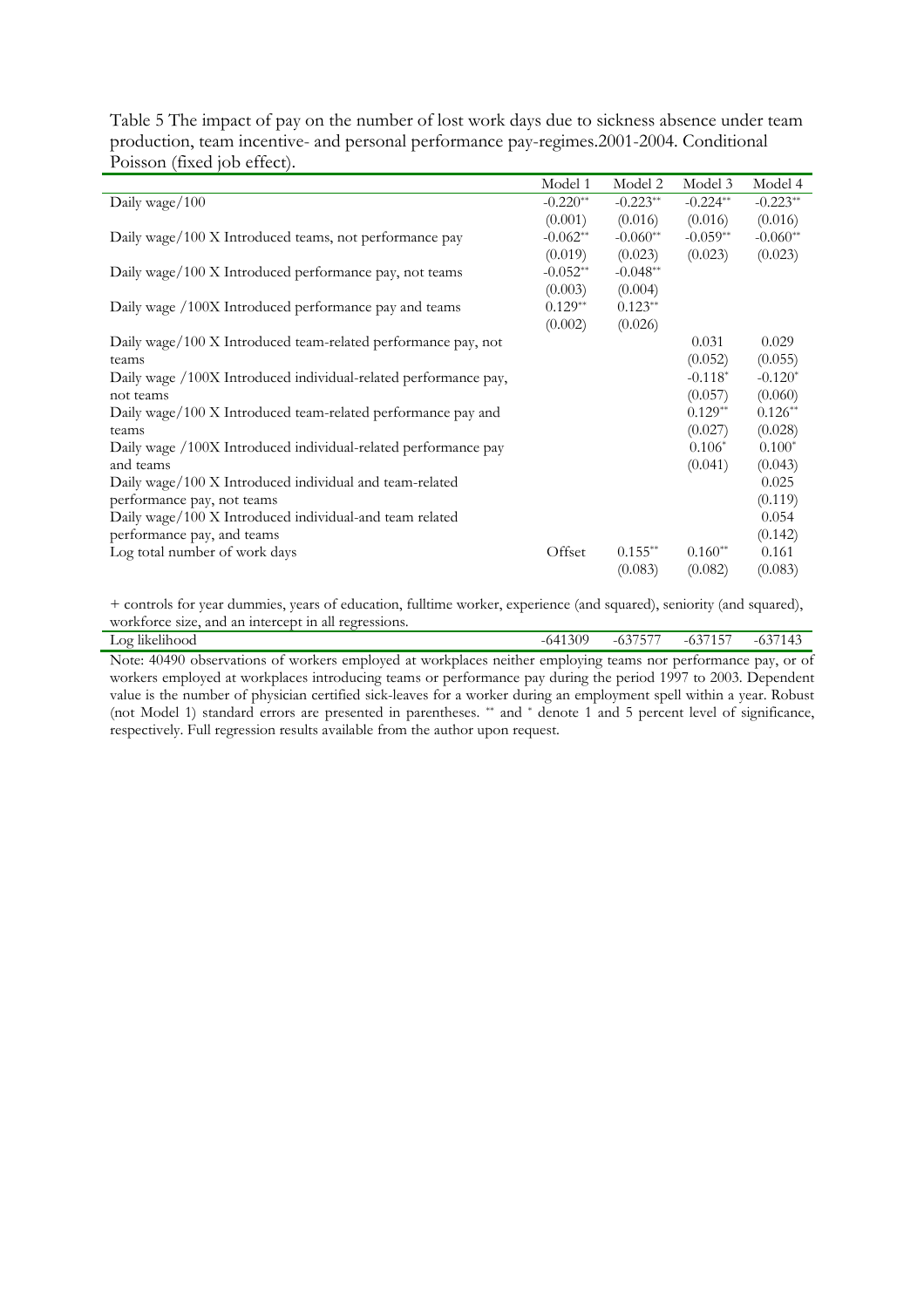

Figure 1 The pay-performance sensitiveness of performance pay provided under performance pay. Kernel density.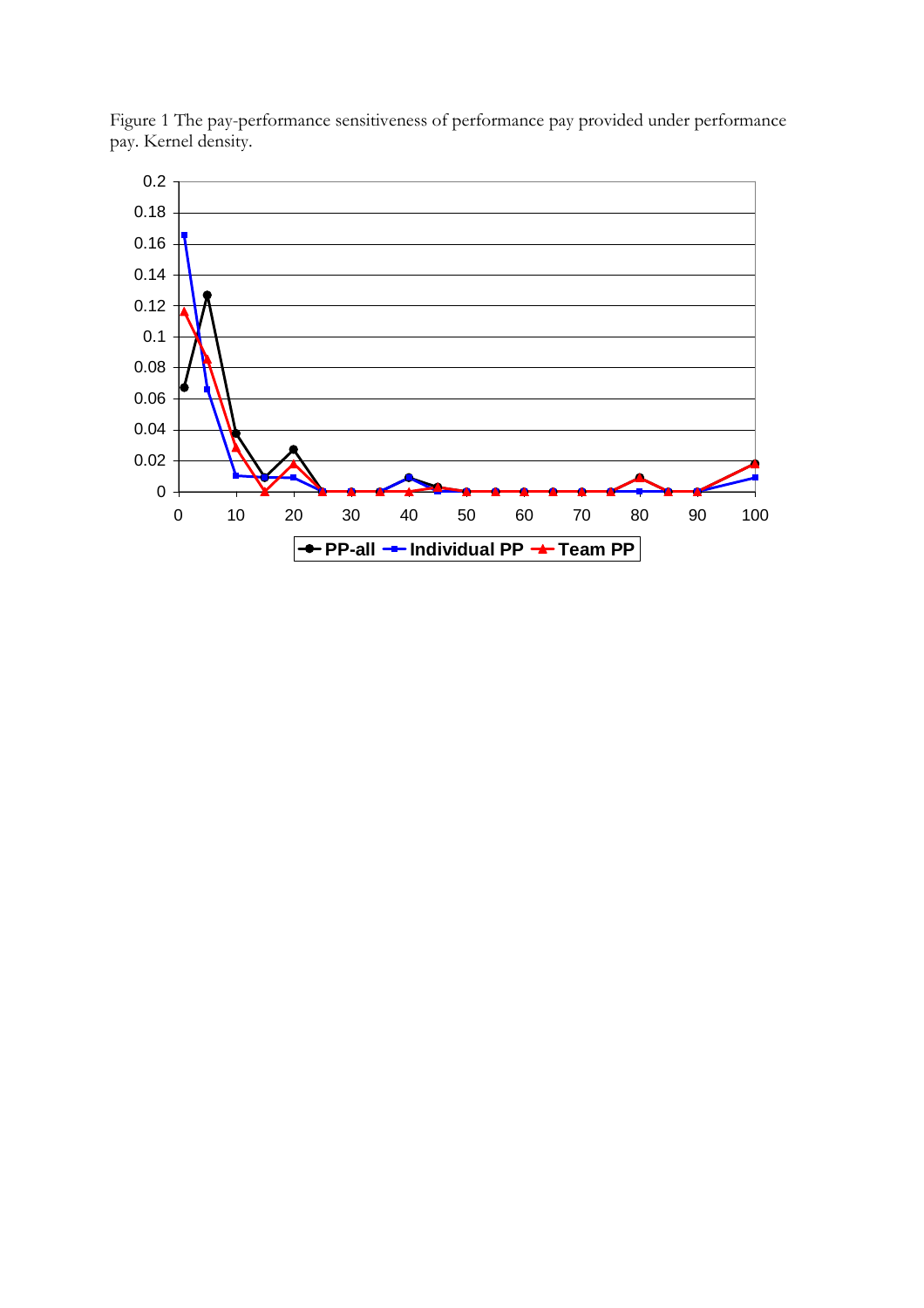|                                                                                                                   | Model 1    |            |           | Model 2    | Model 3   |            |
|-------------------------------------------------------------------------------------------------------------------|------------|------------|-----------|------------|-----------|------------|
|                                                                                                                   | $PP-in$    | Team-in    | $PP-in$   | Team-in    | $PP-in$   | Team-in    |
| Workp. sick pay rate 1995-96-Movers                                                                               | $-0.006$   | $-0.027**$ | $-0.008$  | $-0.025**$ | $-0.007$  | $-0.025**$ |
|                                                                                                                   | (0.008)    | (0.009)    | (0.005)   | (0.009)    | (0.008)   | (0.009)    |
| Workp. growth sick pay rate 1995-96-Movers                                                                        | $-0.013**$ | 0.005      | $-0.011*$ | 0.007      | $-0.011*$ | 0.007      |
|                                                                                                                   | (0.005)    | (0.005)    | (0.005)   | (0.005)    | (0.005)   | (0.005)    |
| Workplace daily wage-Movers                                                                                       | $0.001**$  | $0.001**$  | $0.001*$  | $0.001**$  | $0.001*$  | $0.001**$  |
|                                                                                                                   | (0.000)    | (0.000)    | (0.000)   | (0.000)    | (0.000)   | (0.000)    |
| Controls:                                                                                                         |            |            |           |            |           |            |
| Daily wage                                                                                                        |            |            |           |            | 0.000     | $-0.000$   |
|                                                                                                                   |            |            |           |            | (0.000)   | (0.000)    |
| + controls for industry (4 dummies)                                                                               |            |            | Yes       | Yes        | Yes       | <b>Yes</b> |
| + controls for year dummies, women, years of education, fulltime worker, experience (and squared), seniority (and |            |            |           |            |           |            |

Table A1 Linear first step IV-regressions and 2 step over-identification tests. 2001-2004

+ controls for year dummies, women, years of education, fulltime worker, experience (and squared), seniority (and squared) and workplace workforce size and an intercept in all regressions.

| Test of excluded instruments F-value | .58 |  |  |  |  |
|--------------------------------------|-----|--|--|--|--|
| Overid.-test Hansen P-value          |     |  |  |  |  |

Note: 45416 observations of workers employed at workplaces neither employing teams nor performance pay, or of workers employed at workplaces introducing teams or performance pay during the period 1997 to 2003. Dependent value is a dummy taking the value of 1 if activity denoted by column head occurs, otherwise zero. The regressions can thus be interpreted as linear probability models. Robust standard errors are adjusted for clustering at the workplace level. \*\* and \* denote 1 and 5 percent level of significance, respectively.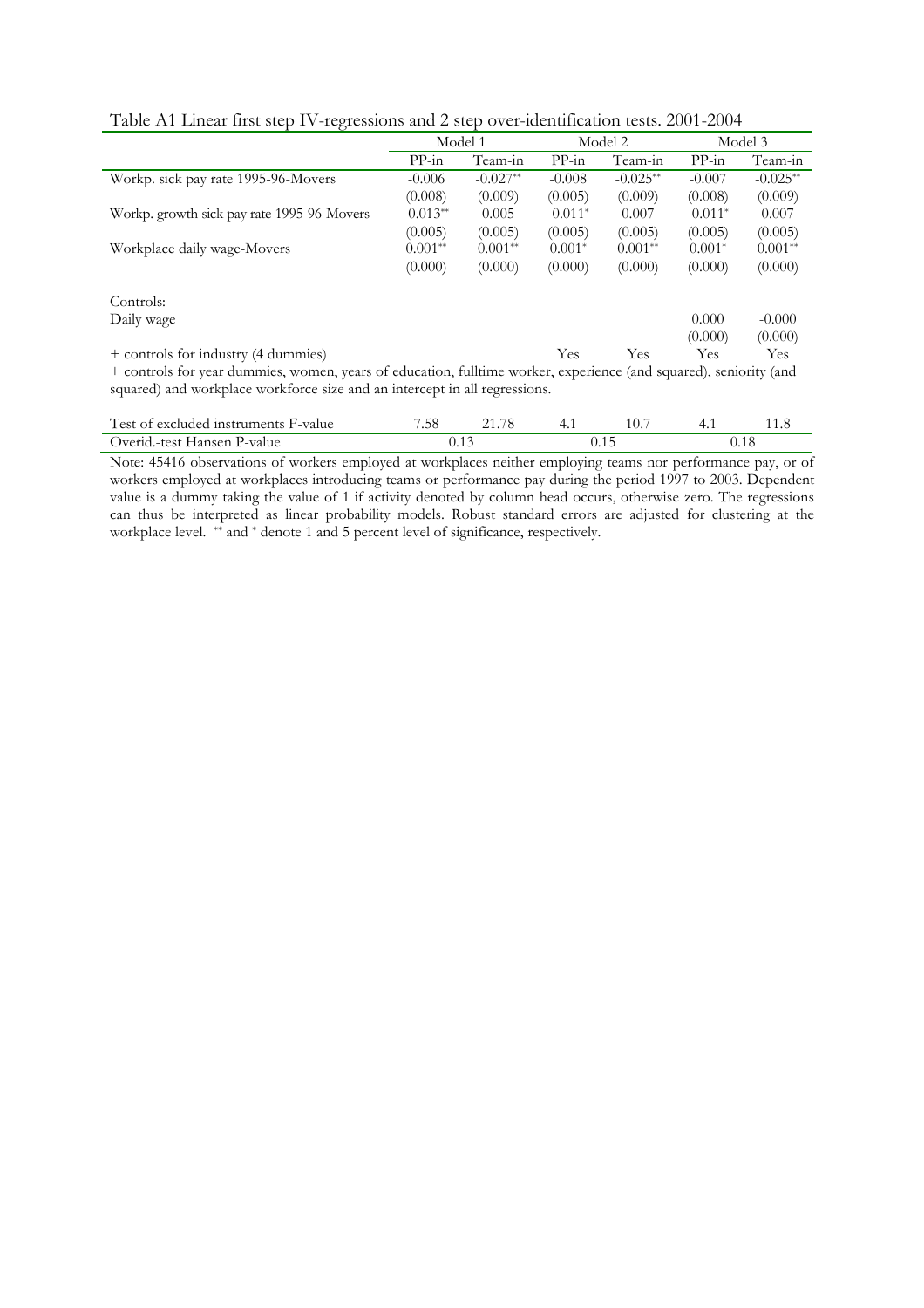|                             | $PP-in$   | $PP-in$   | $PP-in$   | Team-     | Team-           | Team-           | Team-and  | Team-and  |
|-----------------------------|-----------|-----------|-----------|-----------|-----------------|-----------------|-----------|-----------|
|                             |           |           |           | 111       | 11 <sup>2</sup> | 11 <sup>2</sup> | $PP-in$   | $PP-in$   |
| Workp. sick pay rate 1995-  | $-0.040$  | $-0.068$  | $-0.066$  | $0.154**$ | $0.154**$       | $0.154**$       | $-0.020$  | $-0.017$  |
| 96-Movers                   | (0.051)   | (0.067)   | (0.063)   | (0.056)   | (0.056)         | (0.056)         | (0.067)   | (0.068)   |
| Workp. growth sick pay rate | $-0.072*$ | $-0.069*$ | $-0.068*$ | 0.000     | 0.000           | 0.000           | $-0.091*$ | $-0.091*$ |
| 1995-96-Movers              | (0.033)   | (0.034)   | (0.034)   | (0.037)   | (0.037)         | (0.037)         | (0.046)   | (0.046)   |
| Workplace daily wage-       | $0.003**$ | 0.002     | 0.002     | $0.007**$ | $0.007**$       | $0.007**$       | $0.005*$  | $0.004*$  |
| Movers                      | (0.001)   | (0.001)   | (0.001)   | (0.001)   | (0.001)         | (0.001)         | (0.002)   | (0.002)   |
| Controls:                   |           |           |           |           |                 |                 |           |           |
| + control for daily wage    |           |           | Yes       |           |                 | Yes             |           | Yes       |
| + controls for industry     |           | Yes       | Yes       |           | Yes             | Yes             | Yes       | Yes       |
| (4 dummies)                 |           |           |           |           |                 |                 |           |           |

Table A2 Logistic regressions. 2001-2004. The probability of introducing team and/or performance pay L,

+ controls for year dummies, women, years of education, fulltime worker, experience (and squared), seniority (and squared) and workplace workforce size and an intercept in all regressions.

|  | Pseudo R2 | 0.152 | 0.210 | 0.210 | 0.273 | $0.37 -$ | 0.373 | 0.361 | 0.361 |
|--|-----------|-------|-------|-------|-------|----------|-------|-------|-------|
|--|-----------|-------|-------|-------|-------|----------|-------|-------|-------|

Note: 45416 observations of workers employed at workplaces neither employing teams nor performance pay, or of workers employed at workplaces introducing teams or performance pay during the period 1997 to 2003. Dependent value is a dummy taking the value of 1 if activity denoted by column head occurs, otherwise zero. The regressions can thus be interpreted as linear probability models. Robust standard errors are adjusted for clustering at the workplace level. \*\* and \* denote 1 and 5 percent level of significance, respectively.